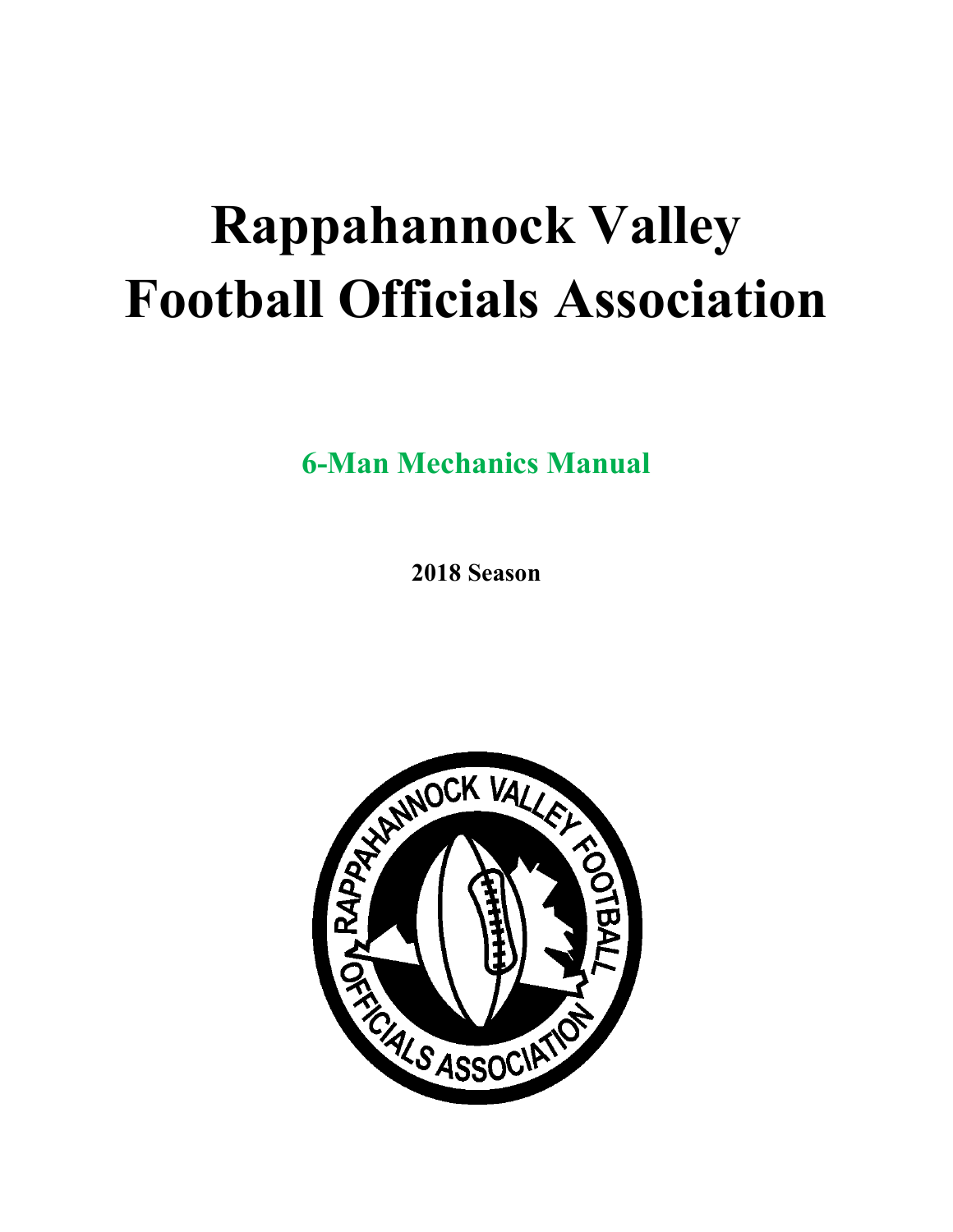# **PRIOR TO GAME DAY**

## **ALL OFFICIALS:**

1. You are responsible for reviewing the schedule for each week and acknowledging all game assignments. If unable to work the assignment you are responsible for notifying the Commissioner in a timely manner.

2. Ensure all uniforms are clean, neat, in proper repair, all patches are displayed as required and shoes polished.

3. Verify with R what the uniform for the game will be.

4. Pack uniform and equipment to ensure you have all of the required items for the assignment.

5. Ensure all officiating equipment is working properly and in good order.

6. If you have not been contacted by R concerning travel, meeting site and time at least 2 days prior to the game, call R or other crew member for information. Call or contact the

Commissioner when you are unable to contact R or other crew member.

#### **REFEREE:**

1. Contact each crew member to confirm their availability to work the assignment and providing the necessary information regarding the game assignment.

2. Prepare the appropriate game cards for coaches and the game announcers.

3. Ensure you and all crew members have directions to the game site and meeting spot.

#### **COMMISSIONER:**

1. Provide game assignments to all members and coordinate and approve any and all changes needed to the assignments for each game.

2. Coordinate with all Referees for game reports and information needed prior to the assignment which the crew needs.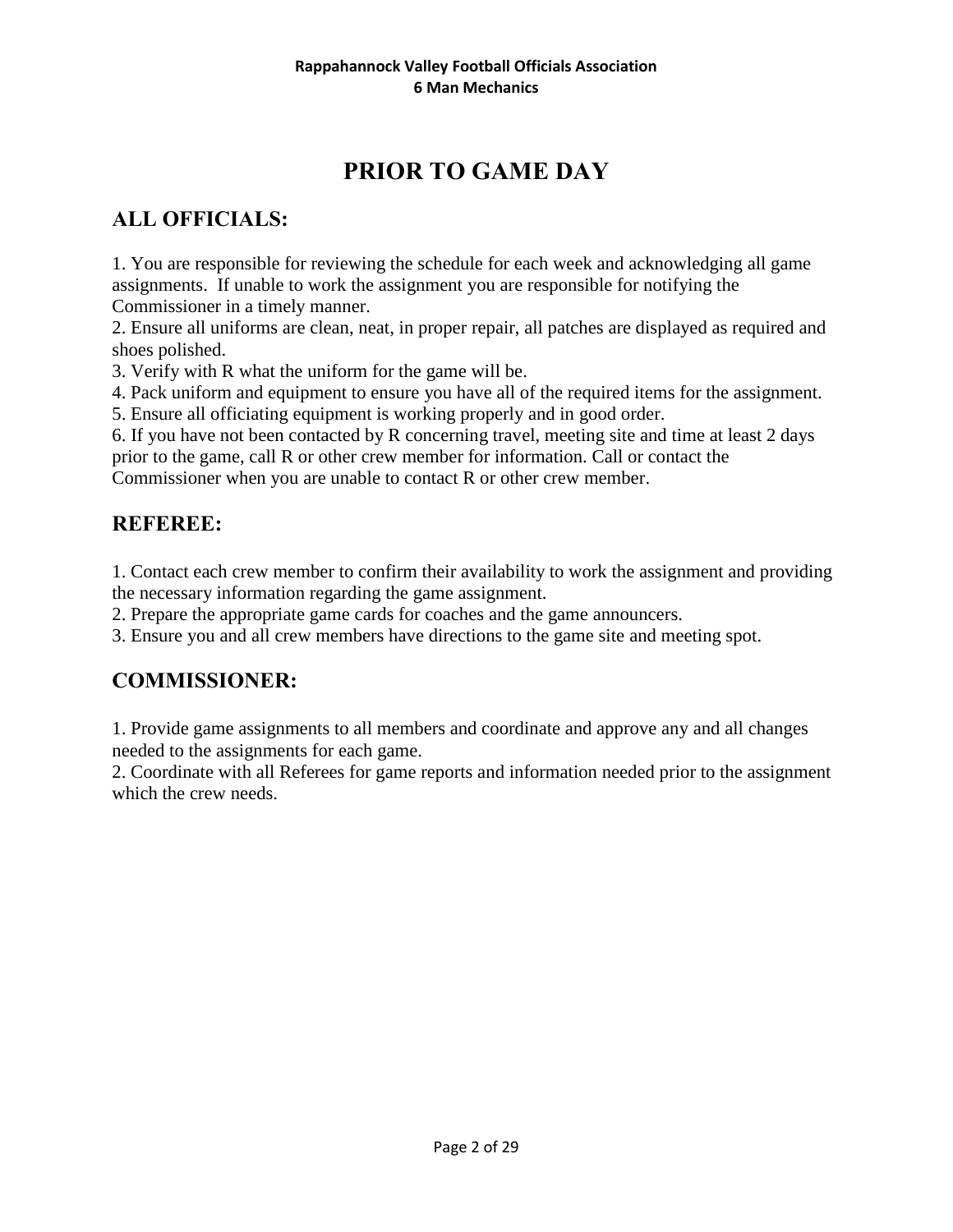# **PRE-GAME**

## **ALL OFFICIALS:**

1. Arrive at the game site 90 minutes or as appropriate for the level of game assignment prior to kick off.

- 2. Verify you have the proper officiating equipment and all functions properly.
- 3. Actively participate in pre-game conference.
- 4. Penalty flags should be inconspicuous at all times on the official.
- 5. Enter field 30 minutes prior to kick off.
- 6. After completing the below listed pre-game responsibilities, meet with other officials on

Linesman's side of field to exchange and record information on game cards.

7. Move to positions in preparation for coin toss.

## **REFEREE:**

- 1. Determine the appropriate uniform for the game based on the conditions and weather.
- 2. Conduct an interactive and complete pre-game conference.
- 3. Confer with both coaches (home team first) and accomplish the following:

a. Provide information on the crew members and inform the head coach who will be working their sideline.

- a. Obtain captains' names and numbers.
- b. Have head coach verify all players are legally equipped.
- c. Obtain information on unusual plays.
- d. Obtain information regarding length of half time and any special activities.

e. Inform head coach of the appropriate sideline management directions and

- communications of necessary information will be via the official on their sideline.
- f. Discuss the sportsmanship of all involved in the game and expectations.
- g. Inquire if there are any questions for the crew.
- h. Give head coach starting time, present time, and time for captains to come to coin toss.

## **UMPIRE:**

- 1. Accompany Referee to confer with head coaches.
- 2. Rule on legality of player equipment.
- 3. Rule on any cast or other wraps are appropriate.
- 4. Inspect, approve and mark all game balls.

## **LINESMAN:**

1. Proceed to inspect the field as appropriate. Verify field is marked properly, goal posts are legal, and there are no safety hazards.

2. Inspect and verify all equipment is in proper working order and safe for use. Ensure the crew has a clip and the chains have tape to mark the five yard mark.

3. Meet with chain crew and instruct them concerning their duties and responsibilities.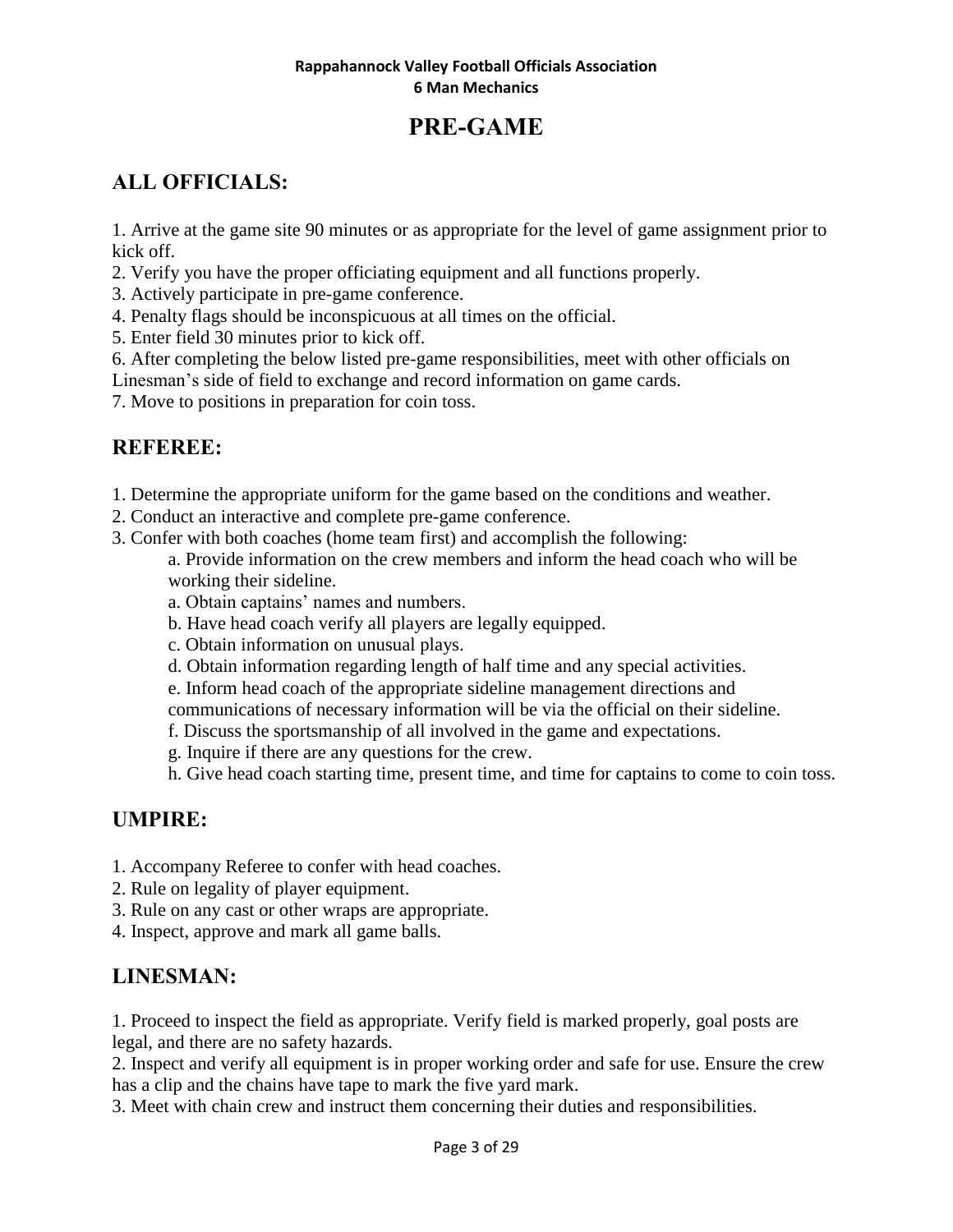4. Ensure you know who the head coach is, in conjunction with the Side Judge introduce yourself and discuss sideline management, communications and timeout designation.

## **LINE JUDGE:**

1. Proceed to 50 yard line and position to view both teams' warm-ups at approximately the nine yard marks on the home side of field.

2. After teams are no longer using the complete field for warm-ups proceed to inspect the field as appropriate. Verify field is marked properly, goal posts are legal, and there are no safety hazards.

3. Advise crew about field conditions and address any issues with the Referee for correction.

4. Ensure you know who the head coach is, in conjunction with the Field Judge introduce yourself and discuss sideline management, communications and timeout designation.

5. Escort team on your sideline on and off the field of play before the game and at halftime.

6. Have appropriate game card for recording of penalties during the game.

## **SIDE JUDGE:**

1. Proceed to 50 yard line and position to view both teams' warm-ups at approximately the nine yard marks on the visitors' side of field.

2. After teams are no longer using the complete field for warm-ups proceed to inspect the field as appropriate. Verify field is marked properly, goal posts are legal, and there are no safety hazards. 3. Have an accurate timing device to be used as a backup for the 25 second clock or as a backup to the field clock.

4. Ensure you know who the head coach is, in conjunction with the Linesman introduce yourself and discuss sideline management, communications and timeout designation.

5. Locate ball personnel, obtain their names, and instruct them in their duties including they should stay off the field.

6. Escort team on Linesman's sideline on and off the field of play before the game and at halftime.

# **FIELD JUDGE:**

1. Proceed to 50 yard line and position to view both teams' warm-ups at center of the field.

2. After teams are no longer using the complete field for warm-ups proceed to inspect the field as appropriate. Verify field is marked properly, goal posts are legal, and there are no safety hazards.

3. Ensure you have an accurate timing device.

4. Locate clock operator advise of official time, review duties and responsibilities including the procedures for the point differential rules.

5. Ensure you know who the head coach is, in conjunction with the Line Judge introduce yourself and discuss sideline management, communications and timeout designation.

6. Locate ball personnel, obtain their names, and instruct them in their duties including they should stay off the field.

7. Escort team on Line Judge's sideline on and off the field of play before the game and at halftime.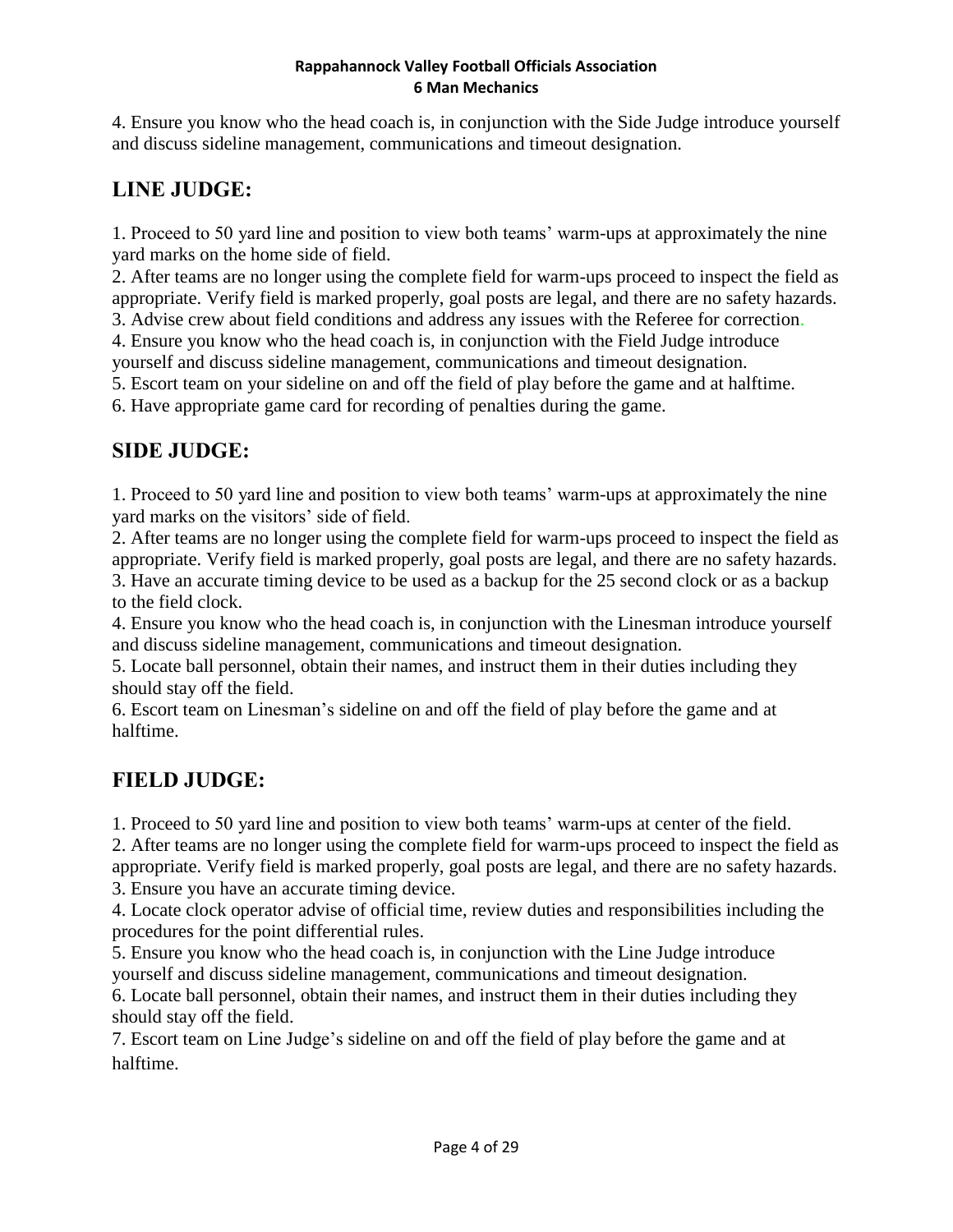# **COIN TOSS**

## **REFEREE:**

1. Enter the field on the 45yard line opposite the scoreboard from home sideline to the center of the field; face the scoreboard opposite the Umpire.

2. Signal the other officials to have their respective captains (no more than 4) proceed to the center of the field.

3. Provide the appropriate instructions to the captains regarding the game mechanics, coin toss and sportsmanship.

4. Conduct the coin toss with the visiting teams' captain making the call before the toss.

5. Provide options to the captain of the team winning the toss.

6. Signal the results of the selection made and record the choice on game card.

## **UMPIRE:**

1. Enter the field on the 45yard line on the scoreboard side of the field from visitors' sideline to the center of the field; face the Referee with back to scoreboard.

2. Verify the instructions given by the Referee, the selection of the call by the visiting team captain and the results of the selection by the winning captain.

3. Record the results on game card.

## **LINESMAN:**

1. Request captains for your sideline and ensure speaking captain will be on the Referee side of the field.

2. Upon signal from Referee have the captains proceed to the center of the field.

3. Observe the actions of the teams and ensure only the captains are on the field.

4. Position chain crew as appropriate from the results of the selection made.

5. Proceed to the center of the field, verify the results of the selection made and record the results on game card.

## **LINE JUDGE:**

1. Request captains for your sideline and ensure speaking captain will be on the Referee side of the field.

2. Upon signal from Referee have the captains proceed to the center of the field.

3. Observe the actions of the teams and ensure only the captains are on the field.

4. Verify the results of the selection made and record on game card.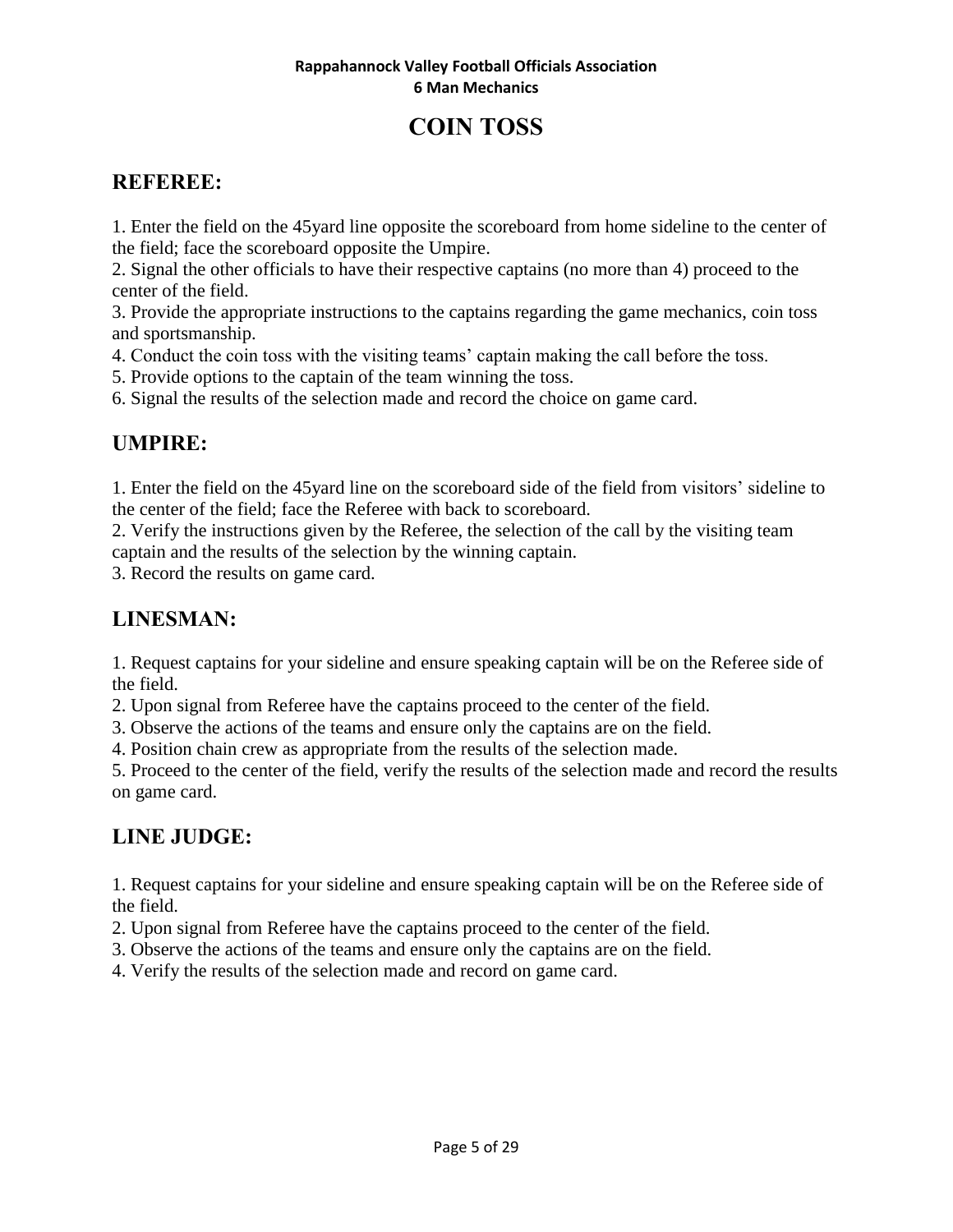## **SIDE JUDGE:**

1. Take position on the visiting teams sideline opposite of the Linesman and assist in preparing the captains for the toss.

2. Upon signal from Referee have the captains proceed to the center of the field.

- 3. Observe the actions of the teams and ensure only the captains are on the field.
- 4. If your team will be kicking obtain game ball and proceed to the center of the field.
- 5. Verify the results of the selection made and record on game card.

## **FIELD JUDGE:**

1. Take position on the home teams sideline opposite of the Line Judge and assist in preparing the captains for the toss.

2. Upon signal from Referee have the captains proceed to the center of the field.

3. Observe the actions of the teams and ensure only the captains are on the field.

- 4. If your team will be kicking obtain game ball and proceed to the center of the field.
- 5. Verify the results of the selection made and record on game card.

## **ALL OFFICIALS:**

Receive final instructions from the Referee and proceed sharply to their positions for the kickoff.



**Figure 1 – Coin Toss Positions – Six Man**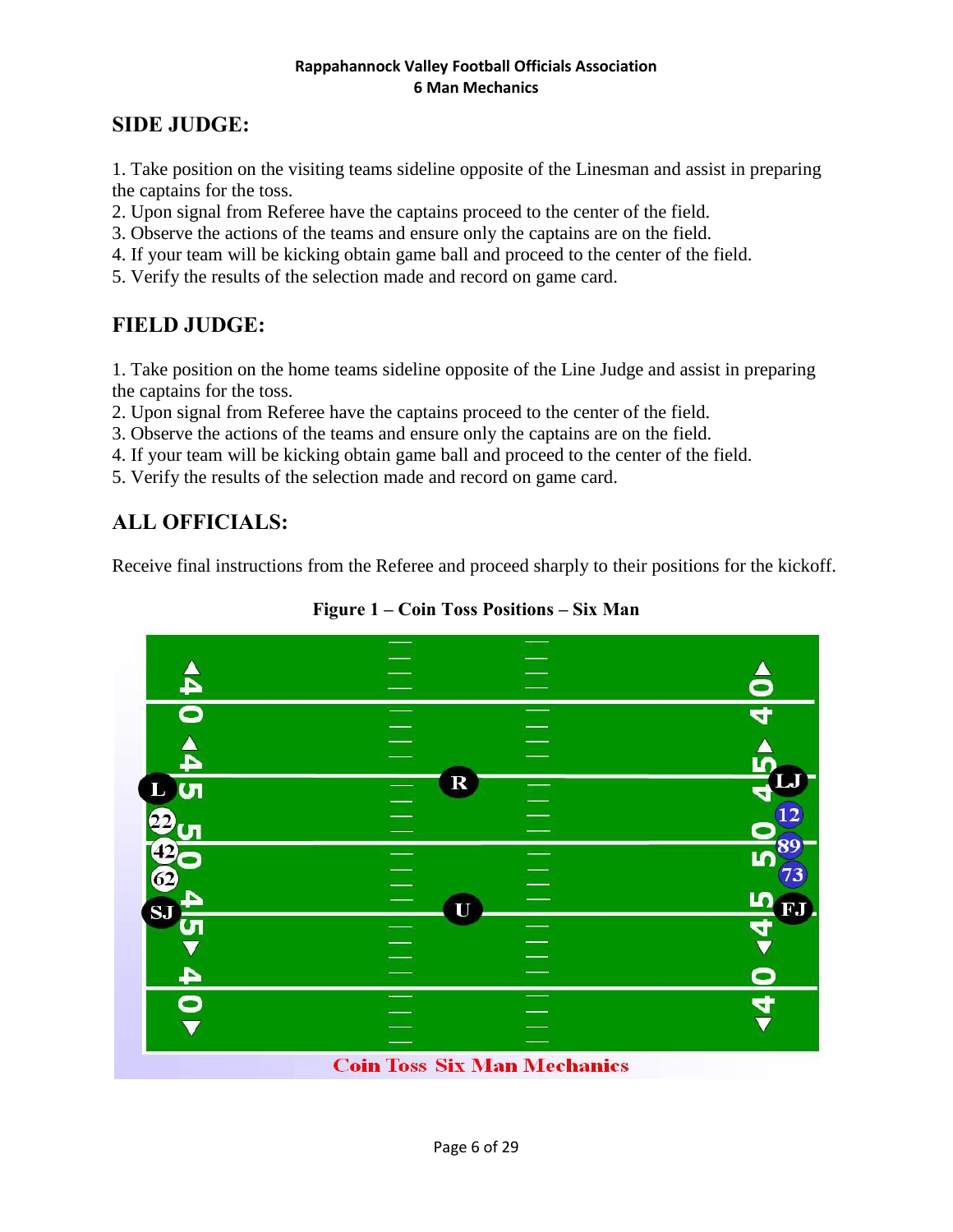# **FREE KICKS**

## **ALL OFFICIALS:**

1. When requested by Referee and when in proper position, signal ready by raising hand above head.

2. When the ball is legally touched in your area start the clock with appropriate signal.

3. The covering official should see the ball in possession of runner who is down or whose forward progress is stopped or ball out of bounds before sounding his whistle.

4. If ball becomes dead in your area, sound whistle, mark spot of forward progress and give timeout signal.

5. If kick goes out of bounds untouched, or only touched by "K" in your area, sound whistle, throw flag on spot where ball went out of bounds for kick infraction, and give time out signal, if applicable.

6. If kick goes out of bounds touched by "R" in your area, sound whistle, mark spot and give time out signal.

7. Mirror time out signal given by a fellow official where/when appropriate.

8. Whenever a fumble occurs, the covering official will mark the spot of the fumble with a beanbag.

#### **B. REFEREE:**

1. Take position on Line Judge's side of the field at the goal line or as appropriate for the level of game. Adjust for free kicks following safeties.

2. Count "R" players and confirm count with Linesman.

3. Check with all officials and get appropriate signal they are ready before sounding your whistle to mark the ball ready for play. Observe the kicker, other activity and ensure at least four players are on each side of the kicker at kick.

4. Responsible for your half of the field and the goal line from the middle of the field to your sideline. If kick crosses "R's" goal line, sound whistle and give touchback signal.

5. Once possessed by "R" in your area, responsible for the runner until turned over to the Line Judge, observing action on and immediately around the runner. Once responsibility for the runner is picked up by the Line Judge, observe action around and behind the runner. If kick possessed by "R" in Linesman's area observe action near and behind the runner.

6. Responsible for the spot of the end of the play from the goal line to the 40 yard line.

7. Responsible for sideline in your area.

8. When a field goal is attempted as a free kick after a fair catch or an awarded fair catch, take a position with kicker and instruct the kicker not to kick the ball until you have sounded the whistle for the ready for play.

#### **UMPIRE:**

1. Initially take a position on "K's" free kick line on the visiting teams' sideline.

2. Count "K" players and confirm with Field Judge.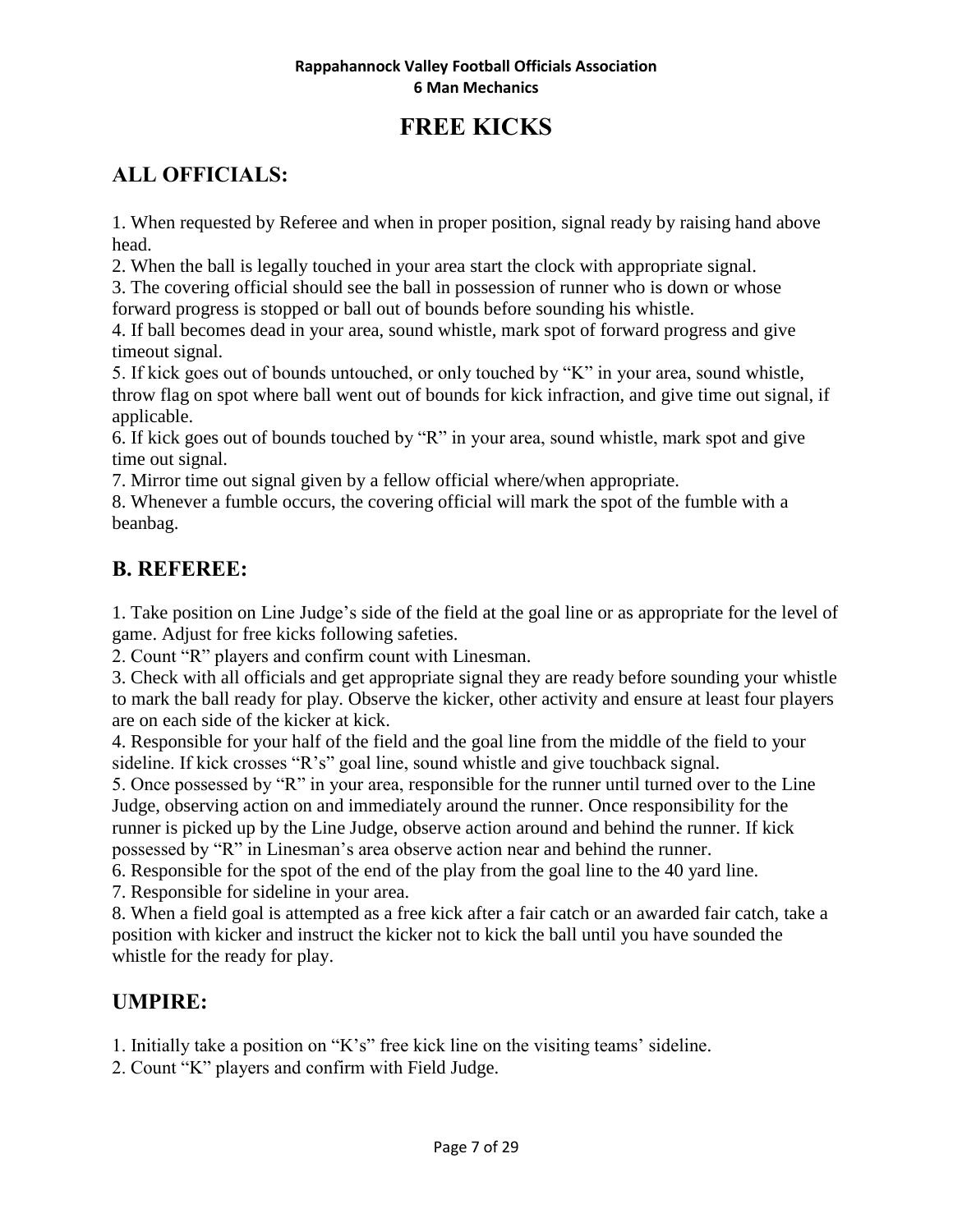3. Assist "K" lining up and ensure all players except the kicker are no more than five yards behind the kicking team's free-kick line. Observe the kicker, other activity and ensure at least four players are on each side of the kicker at kick.

4. After Referee gives ready for play signal, watch for encroachment.

5. Watch for first touching of free kick by "K" and mark spot with beanbag.

6. Watch initial blocks of players. Observe action by K after kick to ensure no blocks are initiated by K until ball may be legally possessed by K or R has initiated a block within the neutral zone.

7. After ball has gone downfield, move in to hash marks closest to your side line; observing action as appropriate.

8. Responsible for "K's" goal line.

9. When a field goal is attempted as a free kick after a fair catch or an awarded fair catch, take a position on "K's" free kick line on the visiting team's side of the field.

10. After the play, secure the correct ball to be used once the new series is declared.

## **LINESMAN:**

1. Take position on your side of the field at the goal line or as appropriate for the level of game. Adjust for free kicks following safeties.

2. Count "R" players and confirm with Referee.

3. Responsible for your half of the field and the goal line from the middle of the field to your sideline. If kick crosses "R's" goal line, sound whistle and give touchback signal.

4. Once possessed by "R" in your area, responsible for the runner until turned over to the Side Judge, observing action on and immediately around the runner. Once responsibility for the runner is picked up by the Side Judge, observe action around and behind the runner. If kick possessed by "R" in Referee's area observe action near and behind the runner.

6. Responsible for sideline in your area.

7. When a field goal is attempted as a free kick after a fair catch or an awarded fair catch, take a position on "R's" free kick line on the visiting team's sideline.

8. At the end of the down, set chains at forward progress spot (off the sideline).

## **LINE JUDGE:**

1. Take an initial position on "R's" free kick line on the home teams' sideline and assist "R" in lining up.

2. Count "R" players and confirm with Side Judge.

3. Assist "R" lining up and ensure all are behind the restraint line.

4. After Referee gives ready for play signal, watch for encroachment.

5. Watch for first touching of free kick by "K" and mark spot with beanbag.

6. Watch initial blocks of players.

7. After ball has gone downfield, move in that direction; observing action away from ball; assume responsibility for runner if he comes into your area.

8. Responsible for the spot of the end of the play from the 40 yard line to the goal line.

9. When a field goal is attempted as a free kick after a fair catch or an awarded fair catch, take a position on "R's" free kick line on the home team's sideline.

10. Responsible for sideline and "K's" goal line.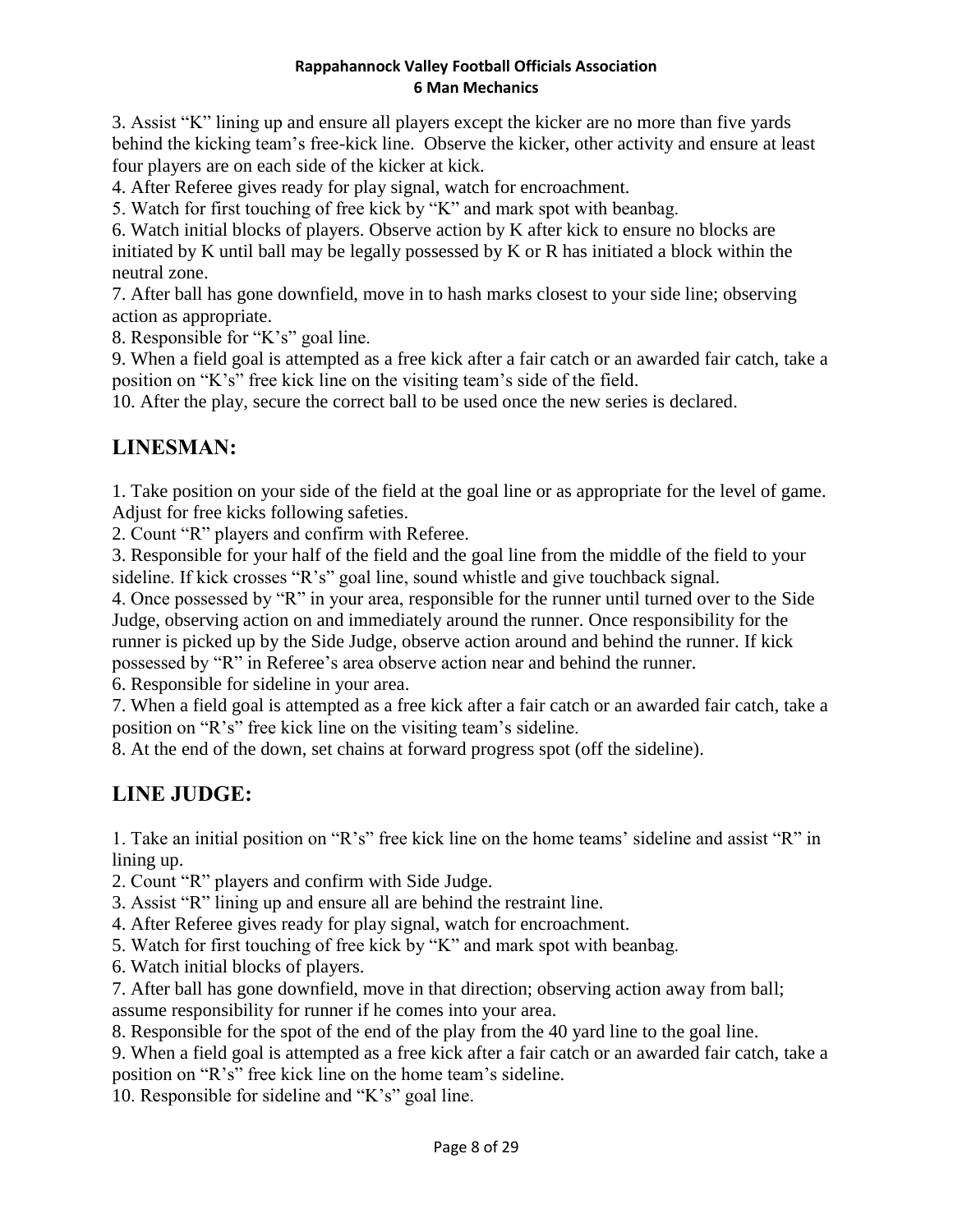#### **SIDE JUDGE:**

1. Take a position on "R's" free kick line.

2. Count "R" players and confirm with Line Judge.

3. Assist "R" lining up and ensure all are behind the free kick line.

4. After Referee gives ready for play signal, watch for encroachment.

5. Watch for first touching of free kick by "K" and mark spot with beanbag.

6. Watch initial blocks of players.

7. After ball has gone downfield, move in that direction; observing action away from ball; assume responsibility for runner if he comes into your area.

8. When a field goal is attempted as a free kick after a fair catch or an awarded fair catch, take a position behind upright on visiting team's side of field. Responsible for your upright, the goal line, and signaling results of the kick after conferring with Field Judge.

9. Responsible for the spot of the end of the play from the 40 yard line to the goal line.

## **FIELD JUDGE:**

1. Take a position on "K's" free kick line.

2. Request and take control of game ball until kicker comes on to the field.

3. Responsible for timing the 25 second count.

4. Count "K" players and confirm with Umpire.

5. Assist "K" lining up and ensure all players except the kicker are no more than five yards behind the kicking team's free-kick line. Observe the kicker, other activity and ensure at least four players are on each side of the kicker at kick. Inform kicker ball should be placed on the kick line at any point between the hash marks.

6. Instruct the kicker not to kick the ball until the Referee blows the whistle for the ready for play. Move to position on "K's" free kick line on the home side of field. Observe the kicker and other activity.

7. Observe action by K after kick to ensure no blocks are initiated by K until R has initiated a block in the neutral zone or the ball may be legally possessed by K or R has initiated a block within the neutral zone.

8. After the kick and the ball has gone downfield observe the kicker and holder for protection within five yards of the free kick line.

9. After ball has gone downfield, move in to hash marks closest to your side line; observing action as appropriate.

10. Responsible for "K's" goal line.

11. When a field goal is attempted as a free kick after a fair catch or an awarded fair catch, take a position behind upright on home team's side of field. Responsible for your upright, the goal line, and signaling results of the kick after conferring with Side Judge. Sound whistle when ball is dead.

11. Enforce the penalty for an accepted foul administered on the free kick.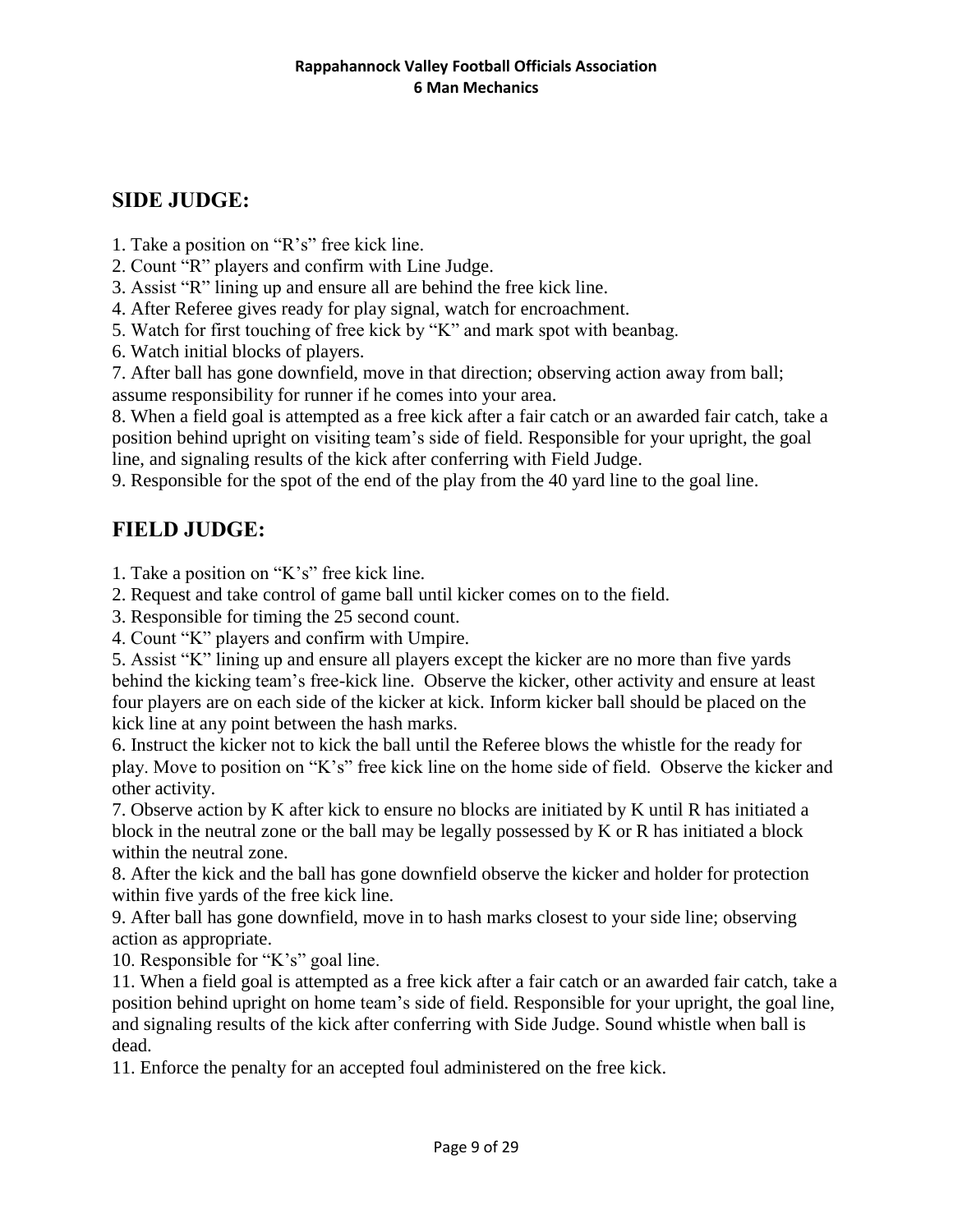

**Figure 2 – Pre-Kick Positions – Six Man**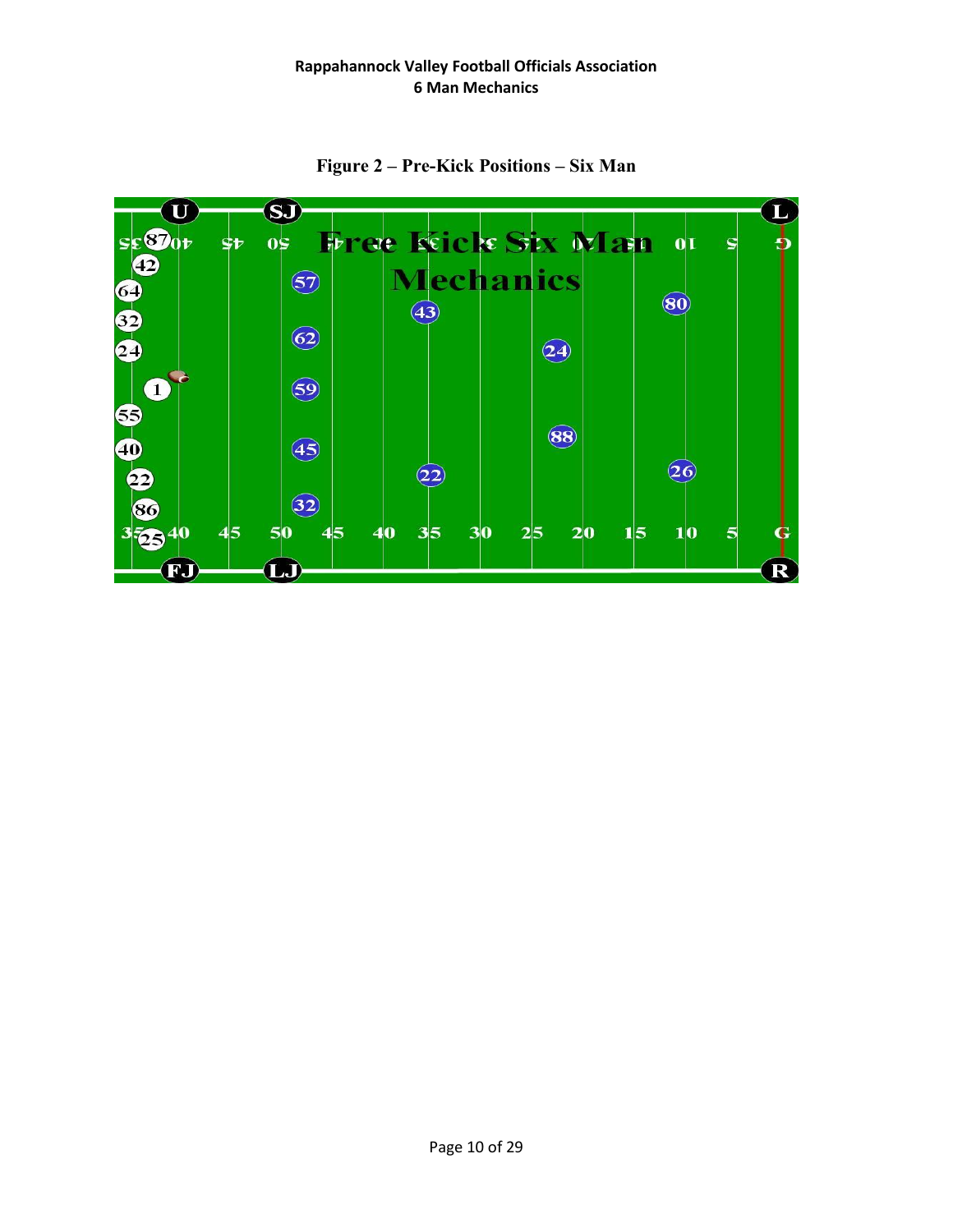# **SCRIMMAGE PLAYS**

## **ALL OFFICIALS:**

1. Verify the correct down on every play and communicate with other officials.

2. The covering official who has the ball in possession of runner within his zone of responsibility, who is down by rule or whose forward progress is stopped or is out of bounds sound your whistle.

3. If the ball becomes dead inbounds near the sideline and no first down is gained, give the start clock signal using two turns of the arm.

4. When ball is declared dead and a first down is obvious, give timeout signal. NOTE: When this occurs near the sideline, give the start clock signal using two turns of the arm followed by the timeout signal.

5. If you are the covering official on out of bounds plays, turn to follow the play, sound whistle, give timeout signal, mark the spot, and observe action around runner.

6. When forward progress is near the line to gain, covering official should request the ball to be placed at the spot at the officials' feet and should request R to determine if line to gain has been reached.

7. Mirror time out signal given by a fellow official where/when applicable

8. Whenever a fumble occurs, the covering official will mark the spot of the fumble with a beanbag.

9. The Referee may give touchdown signal on long scoring plays near a sideline only after communicating with appropriate wing official.

## **REFEREE:**

1. Communicate the proper information (down and distance) to all parties and mark the ball ready for play with signal and short blast of your whistle.

2. Count players of team A and give signal to Umpire who will acknowledge by returning signal. A clenched fist at shoulder height represents 11 players. An open hand at shoulder height in front of the body represents other then 11 players.

3. During the count if there are more than 11 players and three seconds has passed since the extra player entered sound whistle and throw flag.

4. Take a position 12 to 15 yards behind the line of scrimmage, outside the tight end and to the side of the QB (usually on the throwing side) and also in a position to observe the snap.

5. Watch for movement in the backfield prior to the snap.

6. After snap cover the ball, runner, and action around player until player enters zone of responsibility for another official's area.

7. Cover the QB on passing plays, watch for roughing the passer, place from which pass is thrown, rule on illegal passes.

8. Rule on forward or backward passes, other than quick QB pass.

9. Clean up behind plays, which go downfield, watching for illegal acts.

10. When ball is declared dead, move to the spot to determine next down. Communicate with Linesman number of next down. If line to gain has been reached signal first down.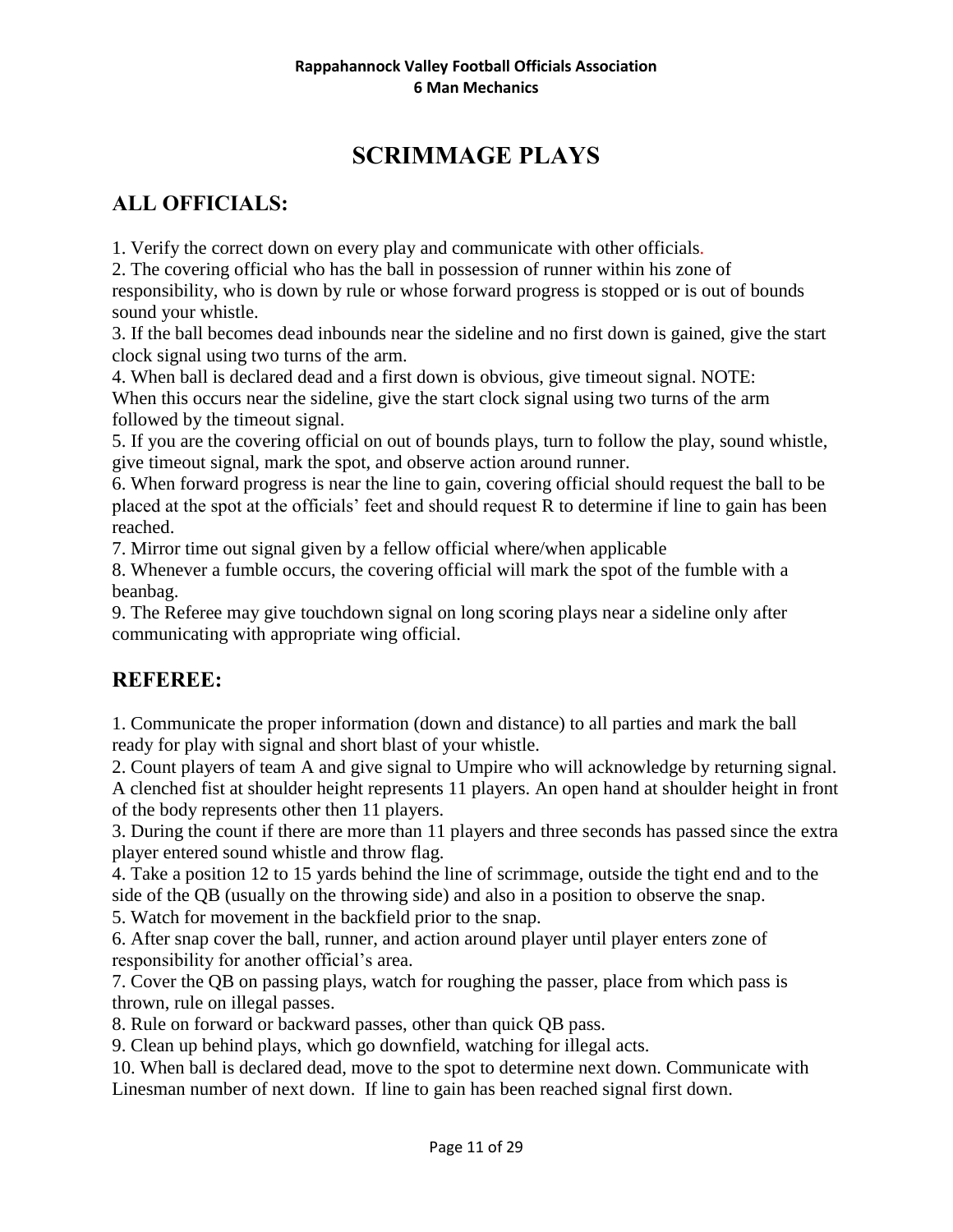## **UMPIRE:**

1. Take a position behind team "B" (usually 7 to 8 yards from line of scrimmage) and between "B's" ends ensuring a clean view of the center and the ball.

2. Count team "A" players; give count signal to "R" who will acknowledge by returning signal. A clenched fist at shoulder height represents exactly 11 players. An open hand at shoulder height in front of the body represents other then 11 players.

3. Check numbering on offensive line, observe equipment & mouthpieces.

4. Observe action for false starts, snap infractions, and other dead ball fouls.

5. Cover action on snapper and of players at point of attack and then behind runner, watching for holding, illegal use of hands, and/or illegal blocks.

6. Pass plays step up to line of scrimmage, watch for ineligible downfield; assist R with tipped pass, pass crossing line of scrimmage and illegal forward pass; assist with passes thrown in front of side and back officials.

7. When ball is declared dead, get forward progress from covering official and spot ball on proper yard line between inbounds markers. Cover ball until R gives ready for play signal.

8. On goal line plays responsible for actions of all interior linemen. If asked by side official, and acknowledged by you, rule on forward progress from your position.

9. On goal line plays signal with a closed hand on chest when you see a downed offensive player in possession of the ball in the end zone.

## **LINESMAN:**

1. Check position of box; verify the down number and line to gain.

2. Take a position straddling neutral zone starting on the side line.

3. Signal to Line Judge only if position of widest "A" player is in the backfield and hold until snap. Responsible for counting and confirming there are a minimum of seven (7) "A" players on Line of Scrimmage. Verify count of offense by observing the Referee and/or Umpire and then counting number of players off the line of scrimmage to ensure a legal formation.

4. Identify the eligible pass receivers' numbers on your side.

5. Watch for encroachment and false starts. Observe player whose initial motion is toward opposite sideline, responsible for the player in motion towards your position. Observe if movement is forward before the snap.

6. Responsible for your sideline during the entire down.

7. After snap, watch initial charge of linemen. When the play comes into your area, take responsibility for ball, runner and action around him. When the play goes to the opposite side, observe the action behind the play watching especially for late hits to QB behind the Referee. 8. During pass play: a) be ready to rule on direction of quick QB pass towards you; b) move downfield with eligible receivers, observing action around them. When pass is thrown, be in position to rule on pass completion and pass interference. If pass is incomplete in your area, sound whistle and give incomplete pass signal. Help in retrieving ball if necessary.

9. On all plays in your area, mark forward progress/spot with feet together Umpire will spot on the foot farthest downfield. When ball becomes dead in side zone, place ball on foot until next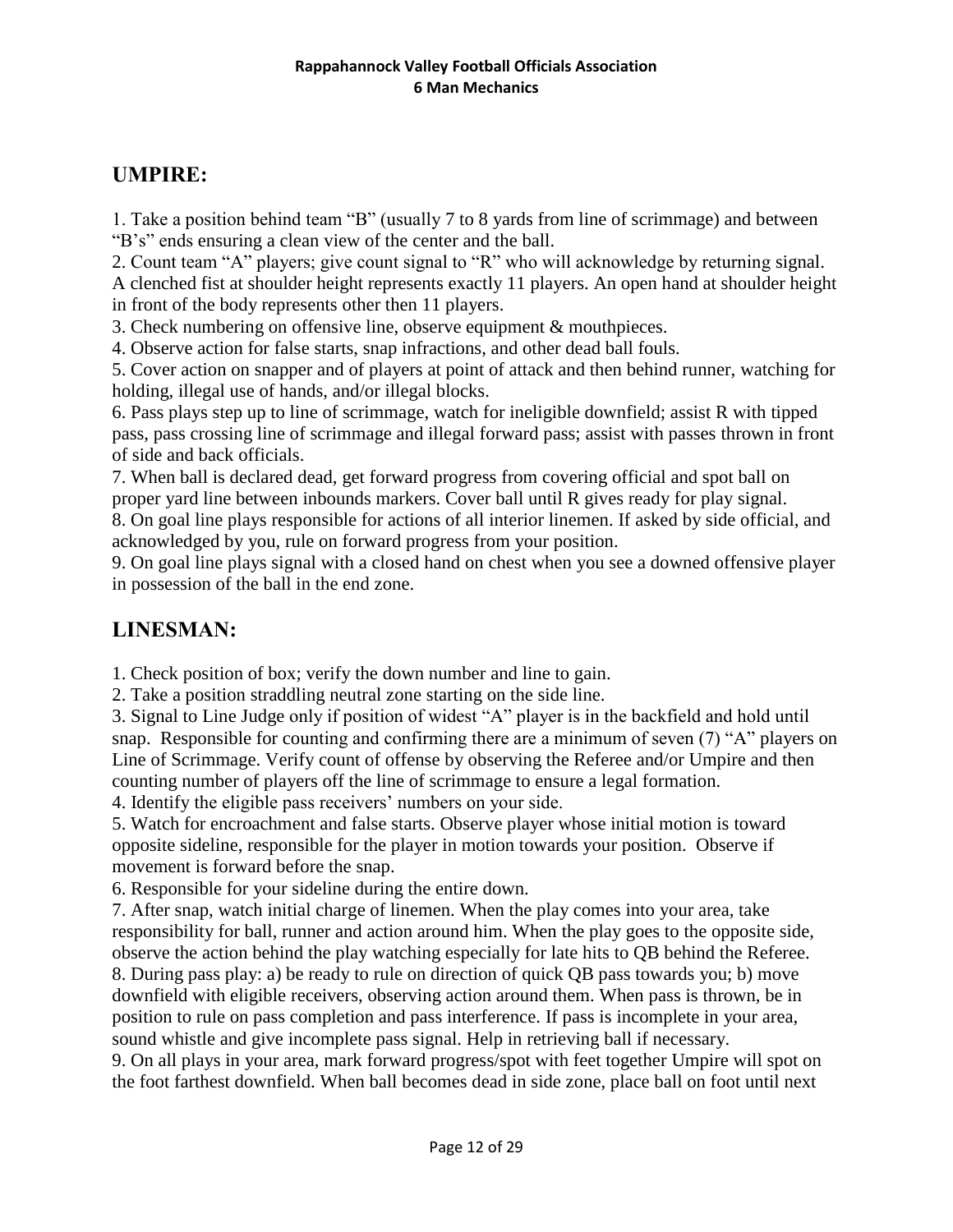down is determined. Use Side Judge or Referee for triangle to relay ball to Umpire. Hold spot until released by Umpire.

10. On plays between the inbound lines, hold forward progress spot with feet together until released by Umpire. When spot is near the line to gain place ball on downfield foot and await instructions from Referee.

11. When ball becomes dead, communicate with R regarding number of next down. Signal box to move to forward point of ball after ensuring there are no flags and to change down marker. If new series is declared, move to sideline and reset box, clip, and yardage chains.

12. Responsible for all goal line plays when the snap is inside B's 5 yard line.

13. On goal line plays (ball snapped on or inside "B's" 5 yard line), initial move at snap should be towards the goal line to be in position to rule on scoring play. If plane is broken by the ball sound whistle and signal score with proper signal.

14. On goal line plays going out (ball snapped on or inside "A's" 5 yard line), reverse mechanics are in play at the snap first move should be to the goal line and officiate the play. Observe the play to ensure the position of the ball at end of play remembering the ball must completely be out of the end zone to be in the playing field.

## **LINE JUDGE:**

1. Verify the down number with the members of the crew, position of the box is correct, the box is displaying the correct down and the line to gain.

2. Take a position straddling neutral zone starting on the side line.

3. Signal to Linesman only if position of widest "A" player is in the backfield and hold until snap. Responsible for counting and confirming there are a minimum of seven (7) "A" players on Line of Scrimmage. Verify count of offense by observing the Referee and/or Umpire and then counting number of players off the line of scrimmage to ensure a legal formation.

4. Identify the eligible pass receivers' numbers on your side.

5. Watch for encroachment and false starts. Observe player whose initial motion is toward opposite sideline, responsible for the player in motion towards your position. Observe if movement is forward before the snap.

6. Responsible for your sideline during the entire down.

7. After snap, watch initial charge of linemen. When the play comes into your area, take responsibility for ball, runner and action around him. When the play goes to the opposite side observe the action behind the play watching especially for late hits to QB behind the Referee. 8. During pass play: a) be ready to rule on direction of quick QB pass towards you; b) move downfield with eligible receivers, observing action around them. When pass is thrown, be in position to rule on pass completion and pass interference. If pass is incomplete in your area, sound whistle and give incomplete pass signal. Help in retrieving ball if necessary.

9. On all plays in your area, mark forward progress/spot with feet together Umpire will spot on the foot farthest downfield. When ball becomes dead in the side zone, place ball on foot until next down is determined. Use Field Judge or Referee for triangle to relay ball to Umpire. Hold spot until released by Umpire.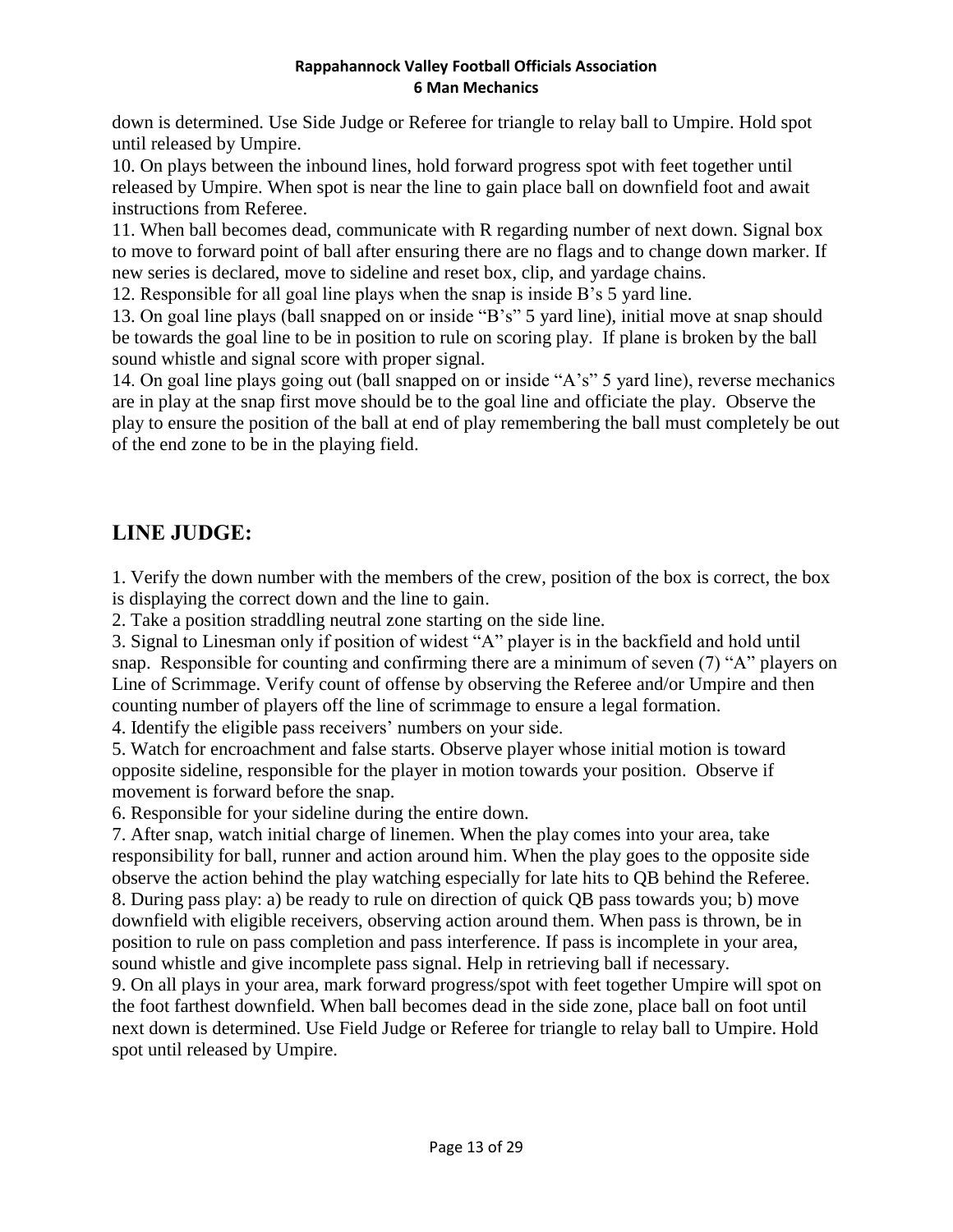10. On plays between the inbound lines, hold forward progress spot with feet together until released by Umpire. When spot is near the line to gain place ball on downfield foot and await instructions from Referee.

11. When ball becomes dead, observe forward progress in relation to line to gain and communicate to R the next down, if line to gain has been reached for a new series, or should 'take a look' to make a decision. If line to gain has been reached stop the clock appropriately or as instructed by Referee.

12. Responsible for all goal line plays when the snap is inside B's 5 yard line.

13. On goal line plays (ball snapped on or inside "B's" 5 yard line), initial move at snap should be towards the goal line to be in position to rule on scoring play. If plane is broken by the ball sound whistle and signal score with proper signal.

14. On goal line plays going out (ball snapped on or inside "A's" 5 yard line), reverse mechanics are in play at the snap first move should be to the goal line and officiate the play. Observe the play to ensure the position of the ball at end of play remembering the ball must completely be out of the end zone to be in the playing field.

## **SIDE JUDGE:**

1. Take a position on the visitors' side of the field always as deep as the deepest defensive back, approximately 15 to 17 yards.

2. Verify the down number with the members of the crew and the line to gain if the distance is longer than 10 yards and communicate to all with the signal for "Two Stakes" to ensure all know the line to gain status.

3. Responsible for game clock operation and accuracy.

4. Count players of the defense and give appropriate count signal to Field Judge.

5. Responsible for goal line on plays originating outside of B's 5 yard line and always responsible for the end line at all times.

6. On running plays, observe initial line charge, watching for illegal blocks by wide receivers; observe action in "B's" secondary and action in front of the runner.

7. On pass plays, retreat to be in position 12 to 15 yards ahead of deepest receiver, observe blocking downfield. When pass is thrown, be in position to rule on pass completion and pass interference. If pass is incomplete, sound whistle and give incomplete pass signal. On short passes, be in a position to assist side officials if required. Help in retrieving the ball if necessary. 8. Be in position to rule on forward progress on long plays.

9. On plays between the inbound lines, hold forward progress spot with feet together until released by other crew member.

10. Communicate with the Referee and other members of the crew on whether the clock should start on the ready or the snap based on the result of the action on the prior play. If the clock starts on the ready signal from the Referee wind the clock in.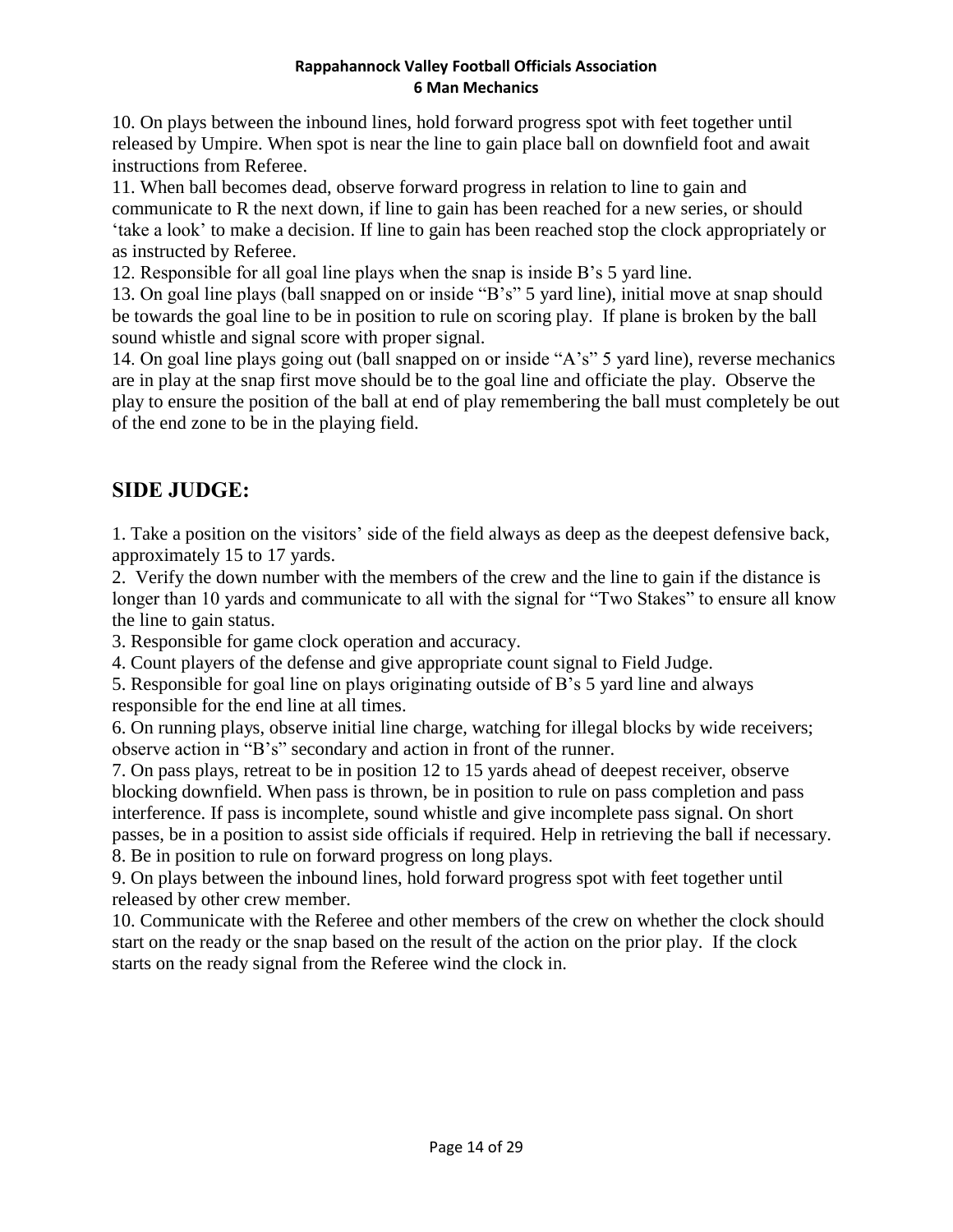## **FIELD JUDGE:**

1. Take a position on the home side of the field always as deep as the deepest defensive back, approximately 15 to 17 yards.

2. Responsible for timing the 25 second count.

3. Verify the down number with the members of the crew and the line to gain if the distance is longer than 10 yards and communicate to all with the signal for "Two Stakes" to ensure all know the line to gain status.

4. Count players of the defense and give appropriate count signal to Side Judge.

5. Responsible for goal line on plays originating outside of B's 5 yard line and always responsible for the end line at all times.

6. On running plays, observe initial line charge, watching for illegal blocks by wide receivers; observe action in "B's" secondary and action in front of the runner.

7. On pass plays, retreat to be in position 12 to 15 yards ahead of deepest receiver, observe blocking downfield. When pass is thrown, be in position to rule on pass completion and pass interference. If pass is incomplete, sound whistle and give incomplete pass signal. On short passes, be in a position to assist side officials if required. Help in retrieving the ball if necessary. 8. Be in position to rule on forward progress on long plays.

9. On plays between the inbound lines, hold forward progress spot with feet together until released by other crew member.

10. Communicate with the Referee and other members of the crew on whether the clock should start on the ready or the snap based on the result of the action on the prior play. If the clock starts on the ready signal from the Referee wind the clock in.

11. Communicate with the Referee inside last minute of the quarter who has the responsibility for timing verification when facing the scoreboard/clock.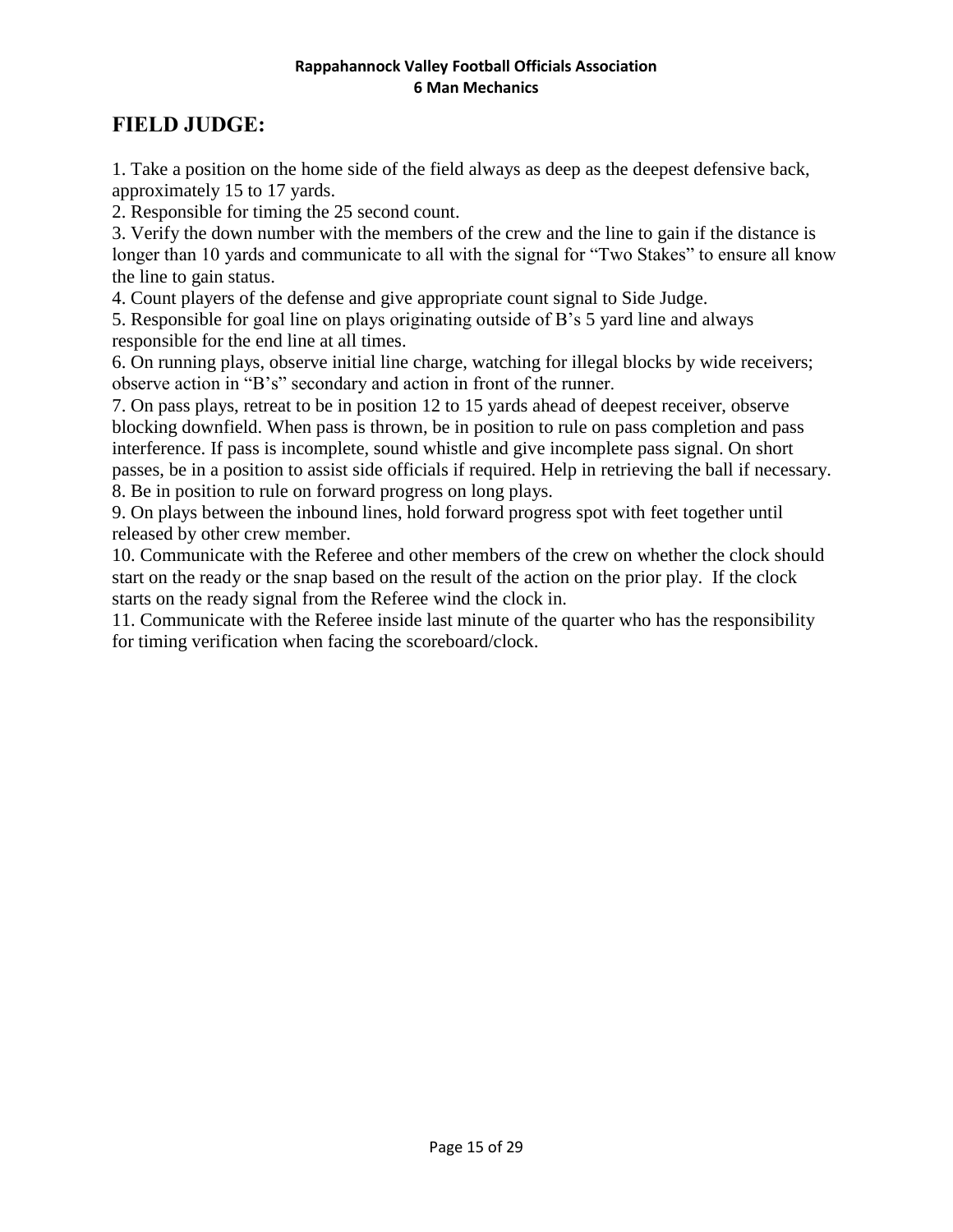# **SCRIMMAGE KICKS**

## **ALL OFFICIALS:**

1. Assume same pre-snap duties as outlined in scrimmage plays.

2. Mark the spot of first touching or multiple first touching with beanbag.

3. Whenever a fumble occurs, the covering official will mark the spot of the fumble with a beanbag.

4. Mirror time out signal given by a fellow official where/when appropriate.

## **PUNTS**

## **REFEREE:**

1. Take a position 2 to 3 yards behind the kicker and wider than the tight end on the kicking foot side to ensure a good view of the kick and all action in front of kicker.

2. Know the yard line of the snap.

3. Count players of team A and give signal to Umpire who will acknowledge by returning signal.

4. Communicate with Umpire and R players protection of the snapper is in effect.

5. After snap cover the ball, kicker, and action around player.

6. Observe and rule on all contact made with the kicker while kicker designation of the player is in place.

7. Observe with a quick look the direction and trajectory of the kick to rule on kicks, which go out of bounds in the air if requested by covering official. Raise arm and chop down at the point the covering official reach the designated yard line you determine the ball crossed.

8. Once kick is away and has crossed the line of scrimmage, watch for action behind line. Move downfield on/near hash mark closest to your position at the kick and observe action away from the ball. Be ready to pick up runner on long returns.

9. Responsible for K's goal line on scrimmage kick plays returned for score.

10. After determining there are no flags and the spot where ball will next be put in play, motion for the Linesman to move the box and chains give first down signal for the team awarded a new series.

## **UMPIRE:**

1. Take a position behind team "R" usually 7 to 8 yards from line of scrimmage as appropriate opposite of the side the Referee is positioned on.

2. Count players of team A and give signal to Referee who will acknowledge by returning signal.

3. Communicate with Referee and R players protection of the snapper is in effect.

4. Know interior linemen numbers to determine ineligible receivers.

5. Cover action on snapper until he is in a position able to defend himself.

6. Once kick is away, move downfield on/near the hash mark closest to your position at the time

of the kick and observe action away from ball.

7. When ball is declared dead, get appropriate ball and spot it.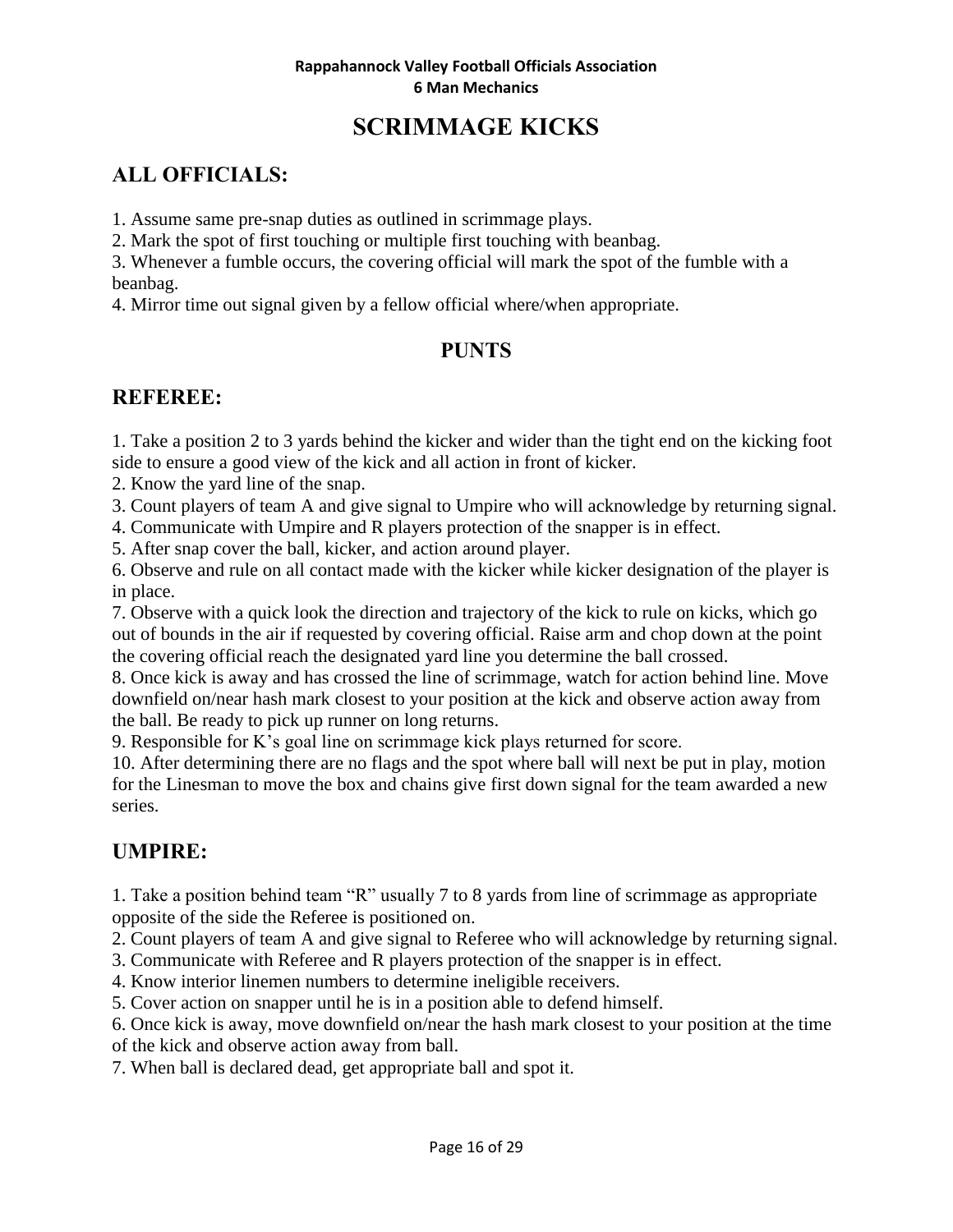## **LINESMAN:**

1. Take a position straddling neutral zone starting on the side line.

2. Relay yard line of snap to R.

3. Observe position of the players at snap to determine eligibility of receivers.

4. Hold position to rule on kicks crossing line of scrimmage.

5. If your position is opposite the side of which the Referee is positioned (kickers kicking foot side) and the snap is bad and the ball is loose move towards the play to rule on activity. If your position is on the same side of which the Referee is positioned (kickers kicking foot side) hold on the line of scrimmage to rule on all activity.

6. Cover short kicks to your side.

7. Once kick is away, move downfield as appropriate observing action away from ball. Be ready to pick up runner when he comes into your area.

8. Responsible for your sideline entire down.

9. When new series is declared, move to sideline and reset box, clip, and yardage chains on signal from Referee.

## **LINE JUDGE:**

1. Take a position straddling neutral zone starting on the side line.

2. Observe position of the players at snap to determine eligibility of receivers.

3. Hold position to rule on kicks crossing line of scrimmage.

4. If your position is opposite the side of which the Referee is positioned (kickers kicking foot side) and the snap is bad and the ball is loose move towards the play to rule on activity. If your position is on the same side of which the Referee is positioned (kickers kicking foot side) hold on the line of scrimmage to rule on all activity.

5. Cover short kicks to your side.

6. Once kick is away, move downfield as appropriate observing action away from ball. Be ready to pick up runner when he comes into your area.

7. Responsible for your sideline entire down.

8. When ball is dead, remain at spot where play ends. Communicate with Referee the status of the ball and result of the play.

## **SIDE JUDGE:**

1. Take a position on visitors' side of field if snap in on your side of the field take position in front of the deepest receiver. If the snap is from opposite hash mark take position behind the deepest receiver. Communicate position with Field Judge to ensure proper coverage.

2. Count players of the defense and give appropriate count signal to Field Judge.

3. Responsible for ruling on fair catch if receiver is your responsibility. When fair catch is made, immediately sound whistle and signal time out. When fair catch is not made stay with ball until kick ends.

4. Responsible for action on receiver and kick catching interference if your receiver. Bean bag any first touching observed. Bean bag the end of the kick by possession (PSK spot) if your receiver.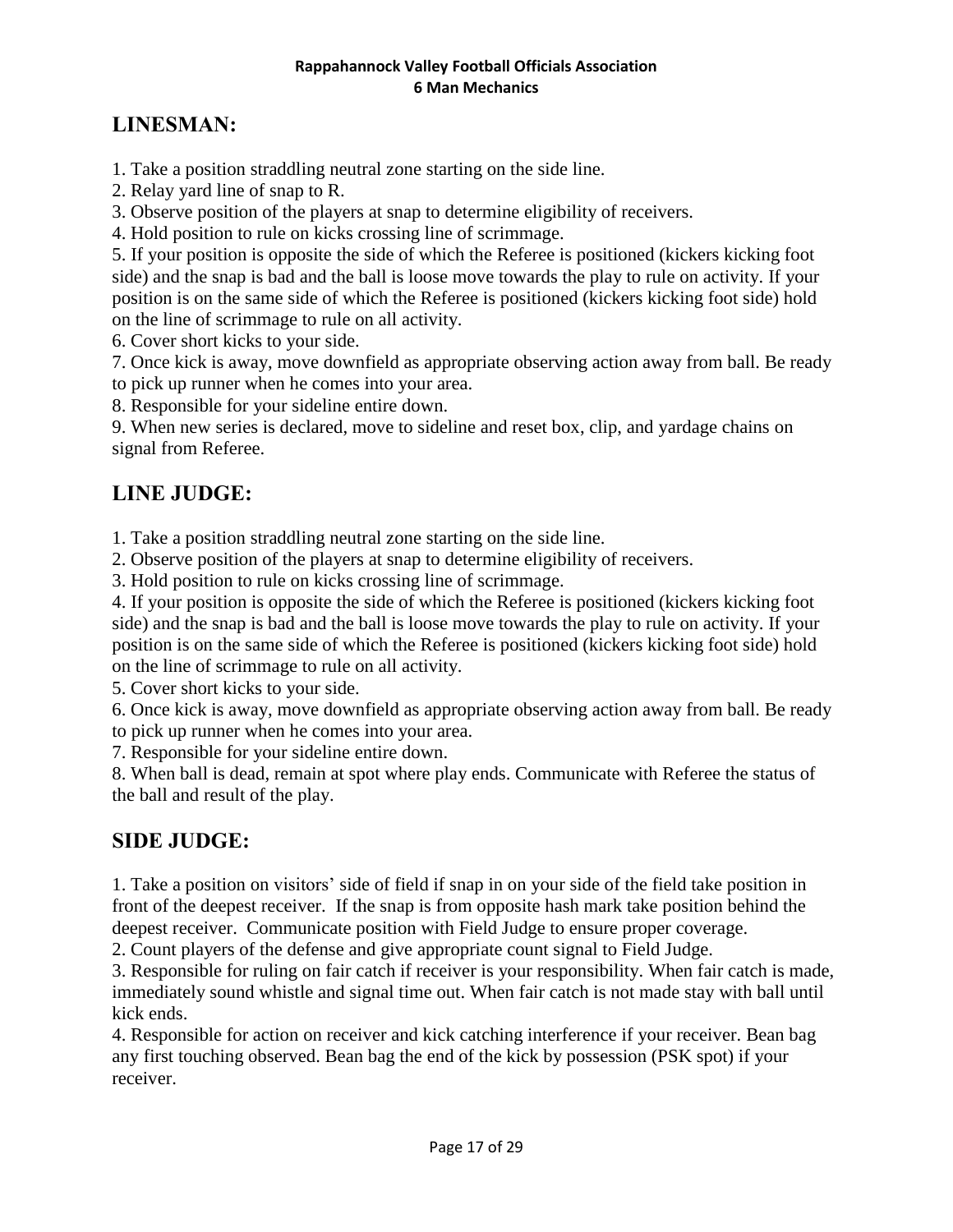5. During a return, responsible for the ball and action around the receiver until released to the official covering the areas the runner proceeds to.

6. Once you release the runner, responsible for action behind the runner.

7. If kick goes out of bounds in air on visitors' side, if help is needed raise arm and look to Referee to indicate the yard line for the spot the ball crossed.

8. If grounded kick goes out of bounds, mark spot and give time out signal.

9. When ball is dead, remain at spot where play ends. Communicate with Referee the status of the ball and result of the play.

## **FIELD JUDGE:**

1. Take a position on home side of field if snap in on your side of the field take position in front of the deepest receiver. If the snap is from opposite hash mark take position behind the deepest receiver. Communicate position with Side Judge to ensure proper coverage.

2. Count players of the defense and give appropriate count signal to Side Judge.

3. Responsible for ruling on fair catch if receiver is your responsibility. When fair catch is made, immediately sound whistle and signal time out. When fair catch is not made stay with ball until kick ends.

4. Responsible for action on receiver and kick catching interference if your receiver. Bean bag any first touching observed. Bean bag the end of the kick by possession (PSK spot) if your receiver.

5. During a return, responsible for the ball and action around the receiver until released to the official covering the areas the runner proceeds to.

6. Once you release the runner, responsible for action behind the runner.

7. If kick goes out of bounds in air on home side, if help is needed raise arm and look to Referee to indicate the yard line for the spot the ball crossed.

8. If grounded kick goes out of bounds, mark spot and give time out signal.

9. When ball is dead, remain at spot where play ends. Communicate with Referee the status of the ball and result of the play.



#### **Figure 3 – Punt Positions – Six Man**

Page 18 of 29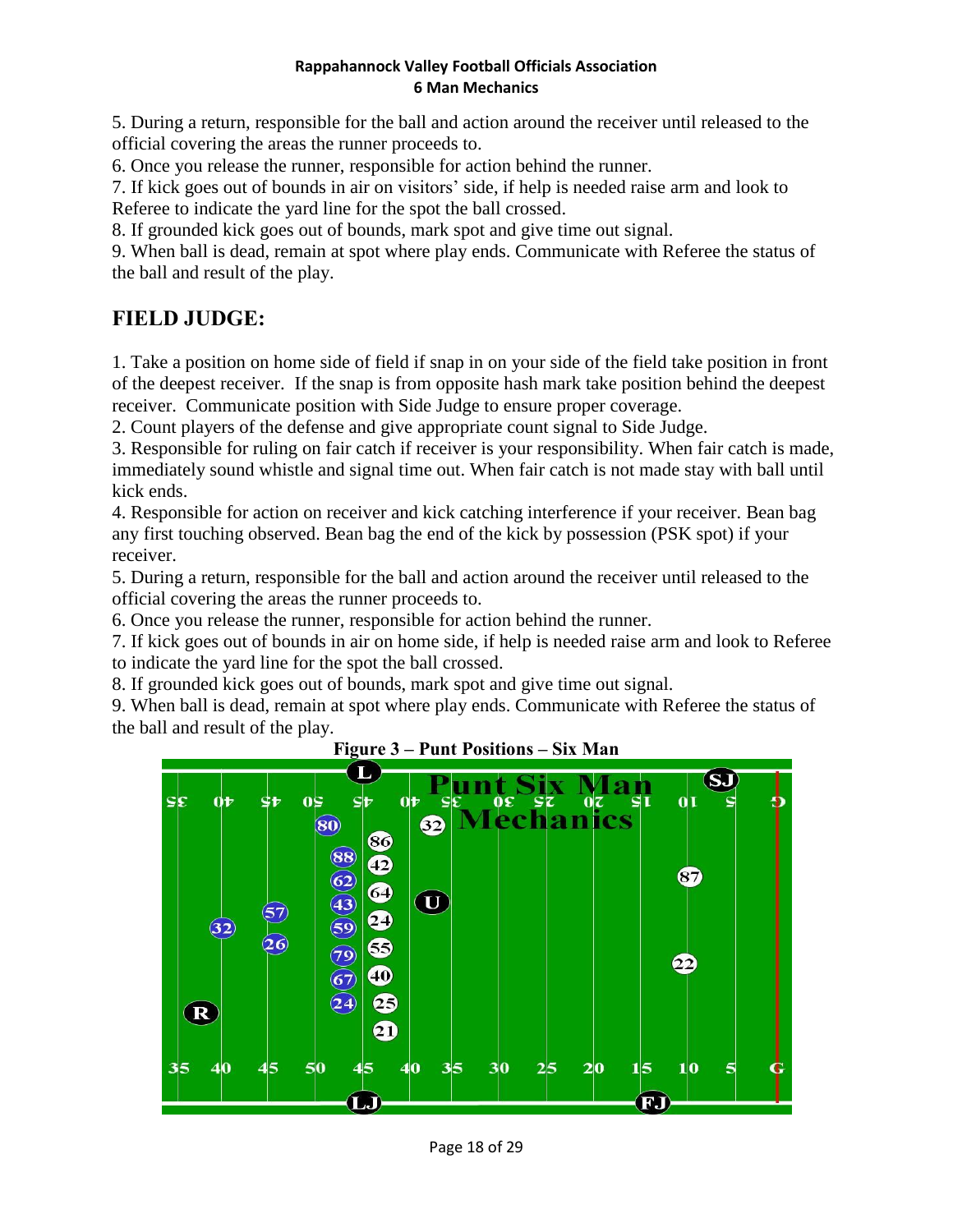## **FIELD GOALS and TRYS**

#### **REFEREE:**

1. Take a position to observe action on the kicker and holder to ensure a good view of the kick and all action in front of kicker.

2. Count players of team A and give signal to Umpire who will acknowledge by returning signal.

3. Communicate with Umpire and R players protection of the snapper is in effect.

- 4. After snap cover the ball, kicker, holder and action around players.
- 5. Observe and rule on all contact made with the kicker and/or holder.

6. If pass or run play develops move with play as with any other scrimmage play.

7. After determining there are no flags give the appropriate signal for the results of the play to the press box.

#### **UMPIRE:**

1. Take a position behind team "R" usually 5 yards from line of scrimmage favoring Line Judge's side of the field.

2. Count players of team A and give signal to Referee who will acknowledge by returning signal.

3. Communicate with Referee and R players protection of the snapper is in effect.

4. Know interior linemen numbers to determine ineligible receivers.

5. Cover action on snapper until he is in a position able to defend himself and observe line play.

6. If pass or run play develops move with play as with any other scrimmage play.

7. Obtain ball from Back Judge if appropriate for next down.

#### **LINESMAN:**

1. Take a position straddling neutral zone starting on the side line.

2. Responsible for entire line of scrimmage and legal formation.

3. Observe position of the players at snap to determine eligibility of receivers.

4. Hold position to rule on kicks crossing line of scrimmage.

5. If pass or run play develops move with play as with any other scrimmage play.

6. If kick is a Try after kick is made move towards hash marks and observe/assist with line

players to ensure smooth transition from play.

#### **LINE JUDGE:**

1. Take a position straddling neutral zone starting on the side line.

2. Responsible for entire line of scrimmage and legal formation.

3. Observe position of the players at snap to determine eligibility of receivers.

4. Hold position to rule on kicks crossing line of scrimmage.

5. If pass or run play develops move with play as with any other scrimmage play.

6. If kick is a Try after kick is made move towards hash marks and observe/assist with line players to ensure smooth transition from play.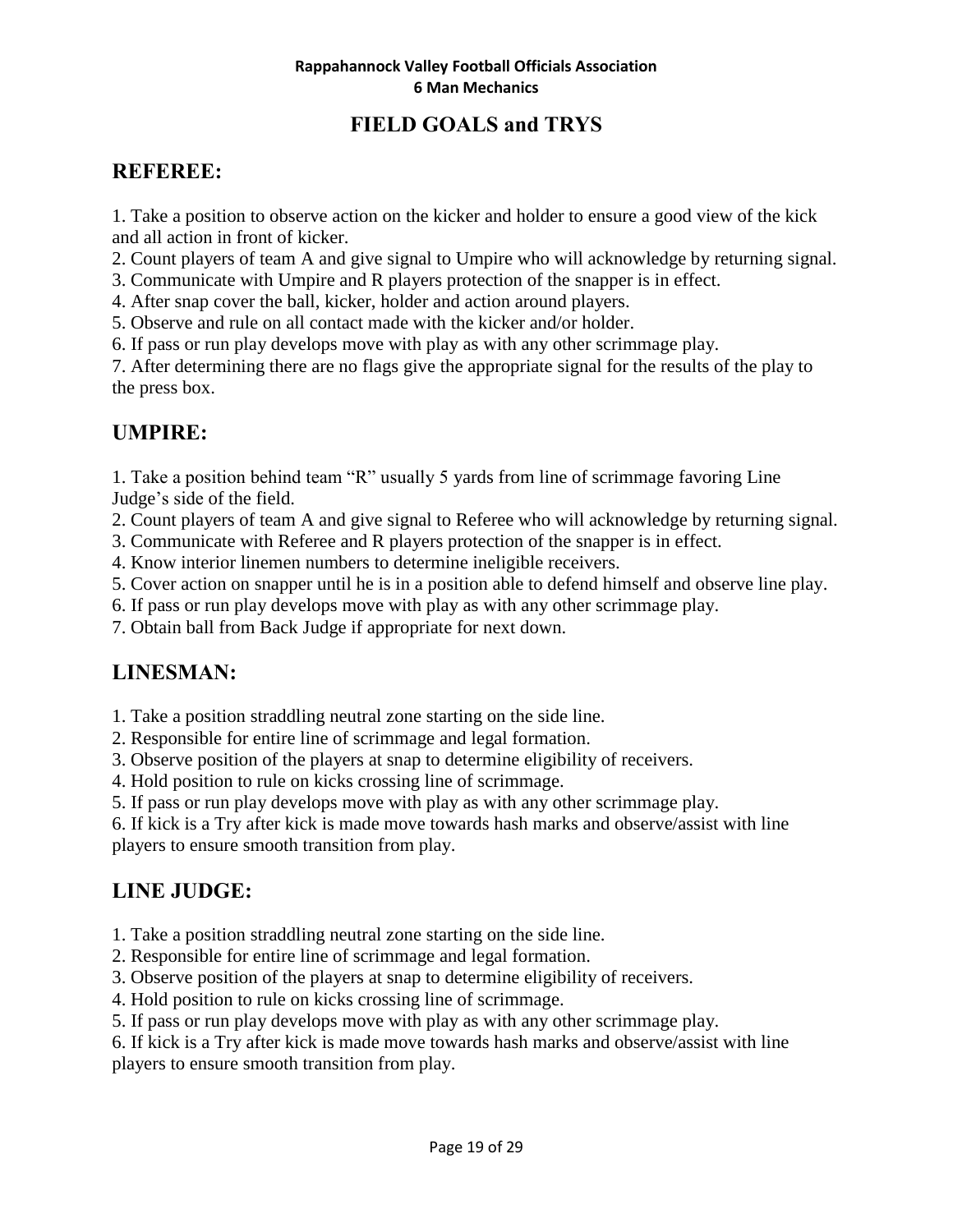#### **SIDE JUDGE:**

1. Take position behind upright on Linesman side of field. Responsible for your upright, crossbar, including any ball contact on either.

2. Count players of team B and give signal to Field Judge who will acknowledge by returning signal.

3. Observe position of the players at snap to determine eligibility of receivers and communicate with other officials.

4. If pass or run play develops move with play as with any other scrimmage play.

5. After kick ends confer with Field Judge, step forward, and give the appropriate signal for result of the play.

#### **FIELD JUDGE:**

1. Take position behind upright on Line Judge side of field. Responsible for your upright, crossbar, including any ball contact on either.

2. Count players of team B and give signal to Side Judge who will acknowledge by returning signal.

3. Observe position of the players at snap to determine eligibility of receivers and communicate with other officials.

4. If pass or run play develops move with play as with any other scrimmage play.

5. After kick ends sound whistle and confer with Side Judge, step forward, and give the appropriate signal for result of the play.

6. Retrieve ball for next down and relay to Umpire if appropriate for new series or proceed to free kick line.



**Figure 4 – Field Goal/Try Positions – Six Man**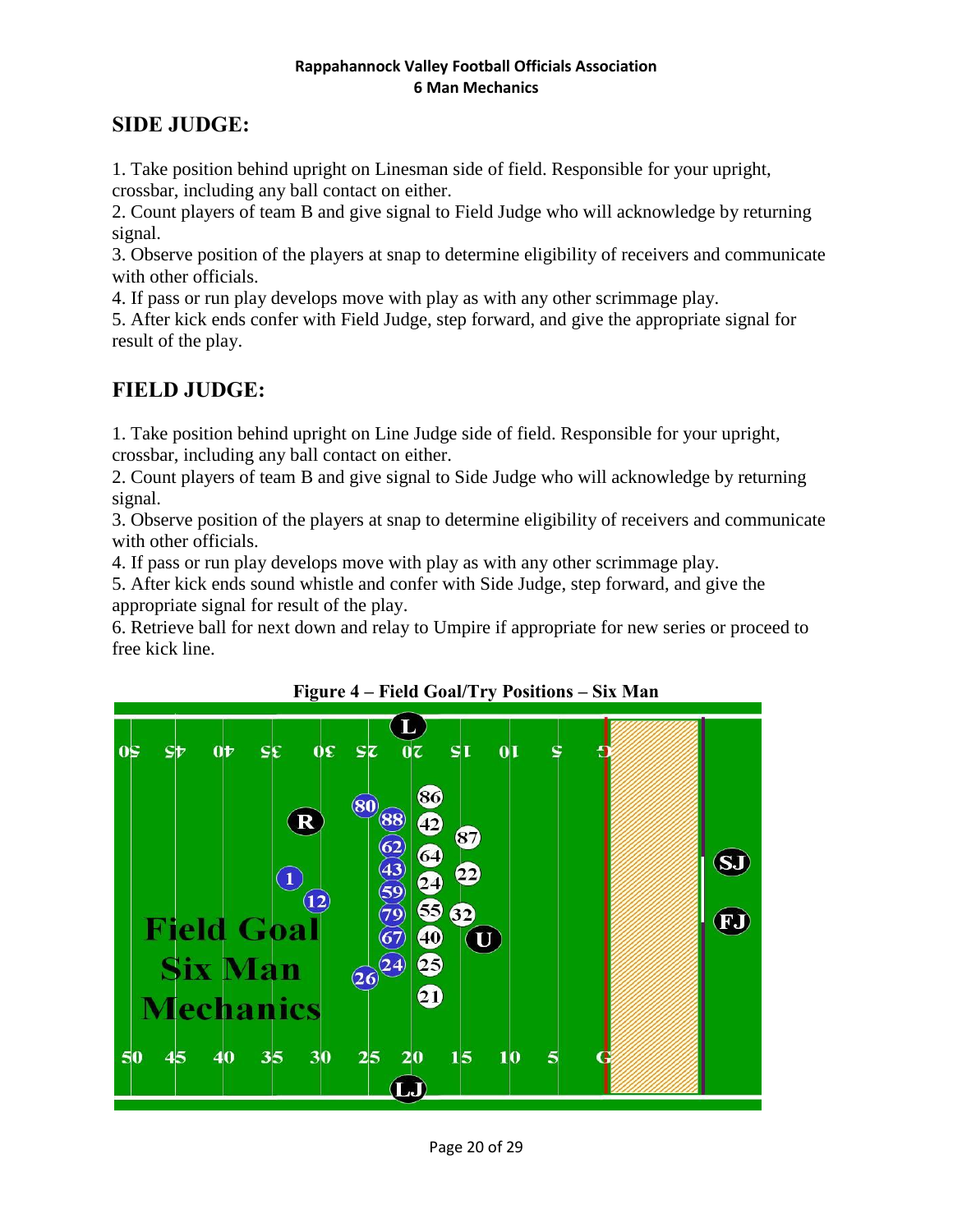# **MEASUREMENTS**

## **ALL OFFICIALS:**

1. When spot is near the line to gain place ball on downfield foot and await instructions from Referee and stays with ball until Umpire arrives.

2. Mirror time out signal given by a fellow official where/when appropriate.

#### **REFEREE:**

1. Make determination as to whether a measurement is needed if so stop the clock with the appropriate timeout signal.

2. Request the Linesman to bring out the measuring device in use.

3. If measurement is in the side zone and line to gain is not made, mark the chain, grasp it at the forward most point of ball and walk with the chain to inbounds spot and spot ball.

4. Give appropriate signal for next down.

5. Based on results of measurement ensure chains are placed properly.

6. Once chains are set mark the ball ready for play and start clock if appropriate based on the result of the previous play.

#### **UMPIRE:**

1. Take a position with ball and ensure position to take front stake from chain crew member.

2. Take front stake from chain crew member.

3. Wait for Linesman to verify he has secured the spot of the clip.

4. Pull chain tight making sure it is parallel to the sideline.

5. If ball needs to be spotted at inbounds spot, carry front stake to inbounds spot and repeat steps three and four.

6. Stay with ball until the ready for play signal is given and verify the chains are reset on the sidelines.

## **LINESMAN:**

1. Confirm from Referee a measurement is requested.

2. Grasp chain and clip at the yard line nearest the back stake and note where the clip is attached in relation to the yard line.

3. Unless a penalty occurred on the previous down, instruct box to mark position of front stake with the previous down showing. If a penalty occurred on the previous down, instruct box to maintain previous spot for possible penalty enforcement.

4. Place clip on the ground on the spot marked by Line Judge.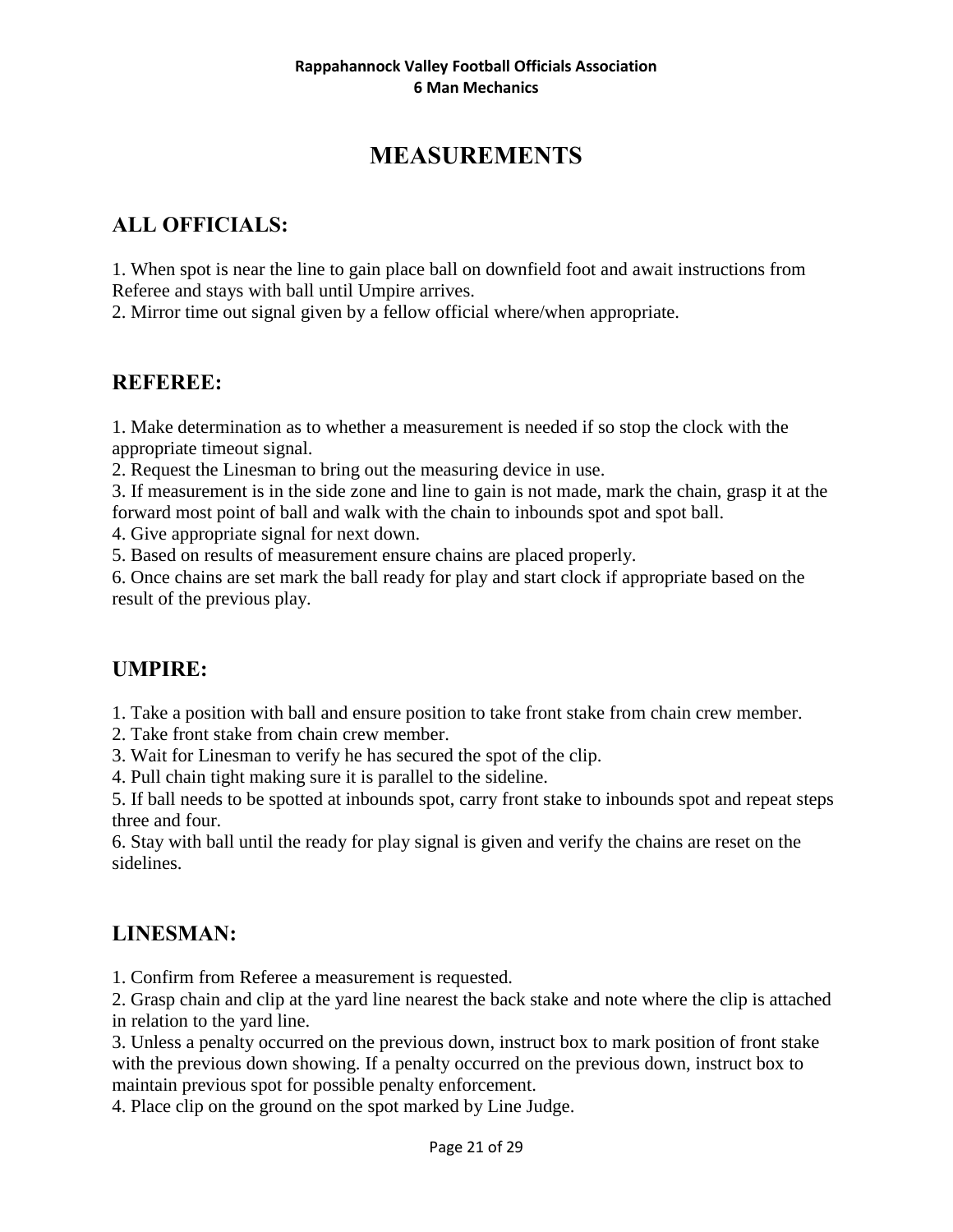5. Hold chain firmly and signal Umpire it is secure to be stretched.

6. If ball needs to be spotted at the inbounds spot, carry chain to inbounds spot and repeat steps four and five.

7. Depending on results of the measurement reset the chain in original position and communicate to box or establish the new line to gain.

## **LINE JUDGE:**

1. Determine the yard line which the clip was set on and mark with foot for Linesman to use for the measurement.

2. If ball needs to be spotted at the inbounds spot, repeat step one.

3. Observe your team and sideline.

## **SIDE JUDGE:**

1. Transition to a position allowing observation of the activities from the spot of the front stake of the line to gain equipment on your sidelines. If line to gain is not made ensure the front stake returns to the original spot.

2. After chains are set again either for the next down of the series or the establishment of a new line to gain signal to Referee the status of the clock.

3. Give appropriate signal on the ready for play if clock is to start.

## **FIELD JUDGE:**

1. Transition to a position allowing observation of the activities of the team on your sidelines.

2. After chains are set again either for the next down of the series or the establishment of a new line to gain signal to Referee the status of the clock.

3. Give appropriate signal on the ready for play if clock is to start.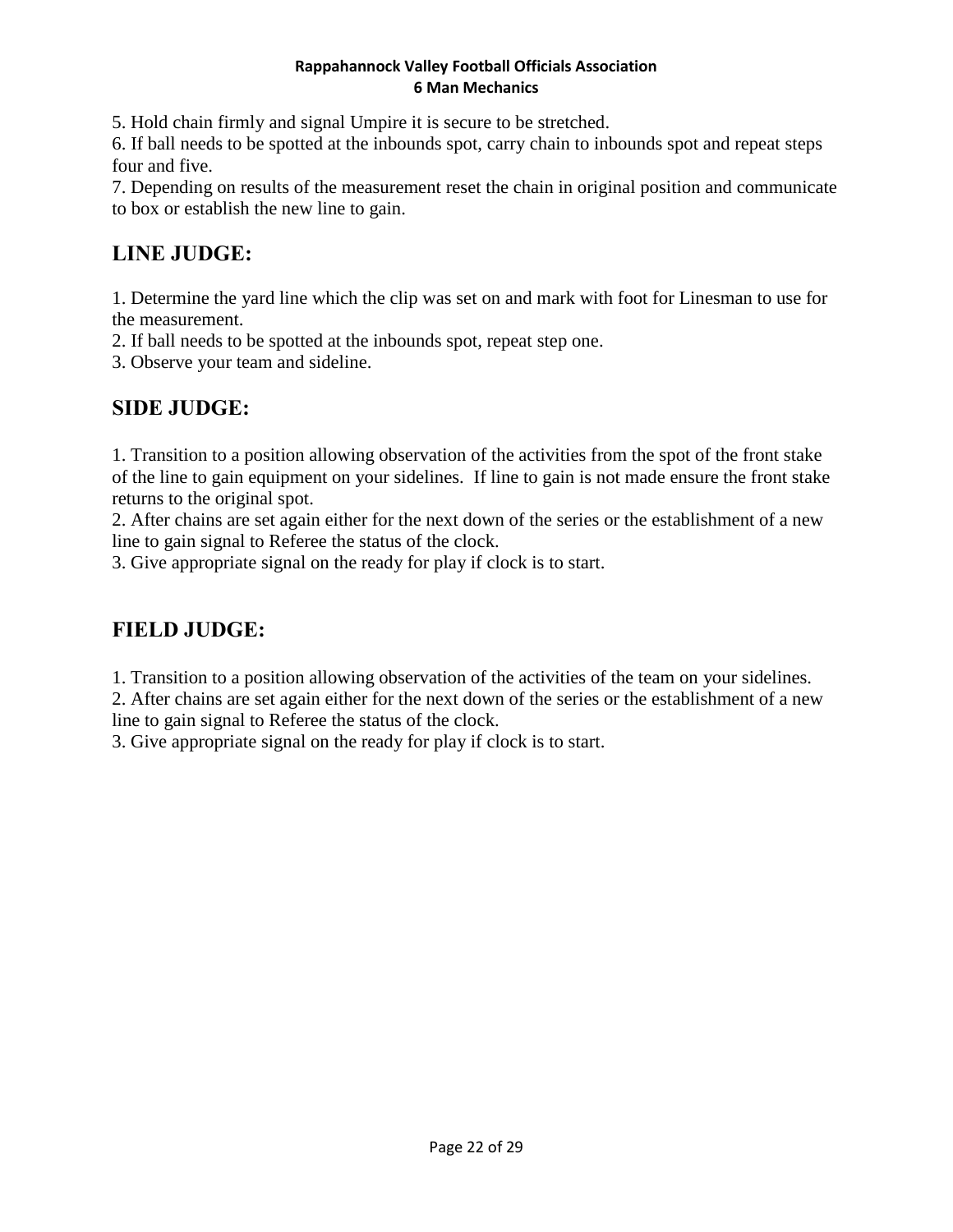# **END OF FIRST AND THIRD QUARTERS**

#### **REFEREE:**

1. Mark game card with the down, distance, yard line, and clip of the team in possession. Be sure the information agrees with Umpire's card.

2. Determine the exact position of the ball on the field in relation to the inbounds spot.

3. At other end of field determine spot for Umpire to place ball.

4. Once all officials and teams are ready, the clock has been reset, and the chains have been moved, mark the ball ready for play.

#### **UMPIRE:**

1. Mark card with down, distance, yard line, and clip of the team in possession. Be sure the information agrees with Referee's card.

2. Determine the position of the ball on the field in relationship with the inbounds spot.

3. Carry ball to other end of field and place ball at spot determined by R.

4. Stay with ball until the ready for play signal is given and verify the chains are reset on the sidelines.

## **LINESMAN:**

1. Confirm location and yard line with chain crew.

2. With Referee and Umpire, mark card with down, distance, yard line, and clip for the team in possession.

- 3. Confirm down and distance with chain crew.
- 4. Grasp clip and chain to ensure proper position for resetting of the chains.
- 5. Instruct chain crew to reverse positions and move to new location.
- 6. Use clip to reset chains.
- 7. Verify down, distance, and yard line.
- 8. Assume time out responsibilities.
- 9. Indicate to Referee when ready.

## **LINE JUDGE:**

- 1. Know the yard line and field position of ball.
- 2. Observe as appropriate and go with teams to other end of field.
- 3. Stop at the yard line and assist players in huddling near proper yard line if necessary.
- 4. Assume time out responsibilities.
- 5. Indicate to Referee when ready.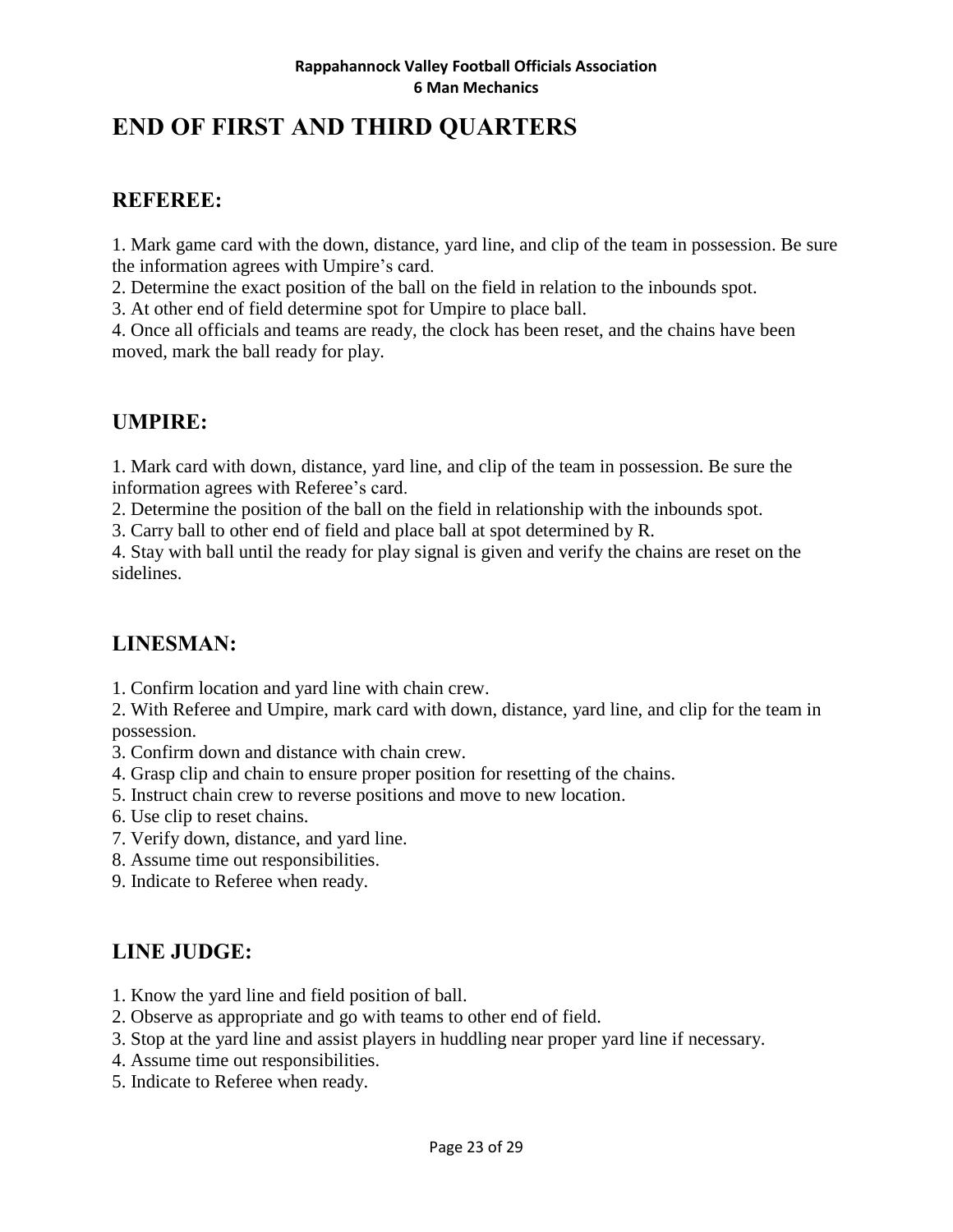#### **SIDE JUDGE:**

- 1. Transition to a position allowing observation of the activities of your sidelines.
- 2. Ensure the team on your sidelines moves to the proper yard line at the other end of the field.
- 3. Assume time out responsibilities.
- 4. Check to see clock has been properly reset.
- 5. Indicate to Referee when ready verifying the proper down for the next play.

#### **FIELD JUDGE:**

- 1. Transition to a position allowing observation of the activities of your sidelines.
- 2. Ensure the team on your sidelines moves to the proper yard line at the other end of the field.
- 3. Assume time out responsibilities.
- 4. Indicate to Referee when ready verifying the proper down for the next play.

# **HALF-TIME**

#### **ALL OFFICIALS:**

1. At the completion of the half proceed to designated area of field or other facilities for duration of the halftime period.

2. Review first half activities and discuss any areas of concern.

3. After second half choices have been made and the captains are returning to the sidelines, (if midfield option used) meet with other officials in center of field to review team choice. 4. After all officials have been informed proceed to appropriate free kick positions.

#### **REFEREE:**

1. Determine all administration of rules has been completed and declare the half ended.

2. After the mandatory warm up period is over, proceed to center of field (if midfield option used) with the Umpire and request captains to center of the field and give options to the teams.

#### **UMPIRE:**

1. After the mandatory warm up period is over, proceed to center of field (if midfield option used) with the Referee, observe options being given to the captains and confirm the selection made.

#### **LINESMAN:**

1. Inform coach on your side of the length of half time and time to return to field.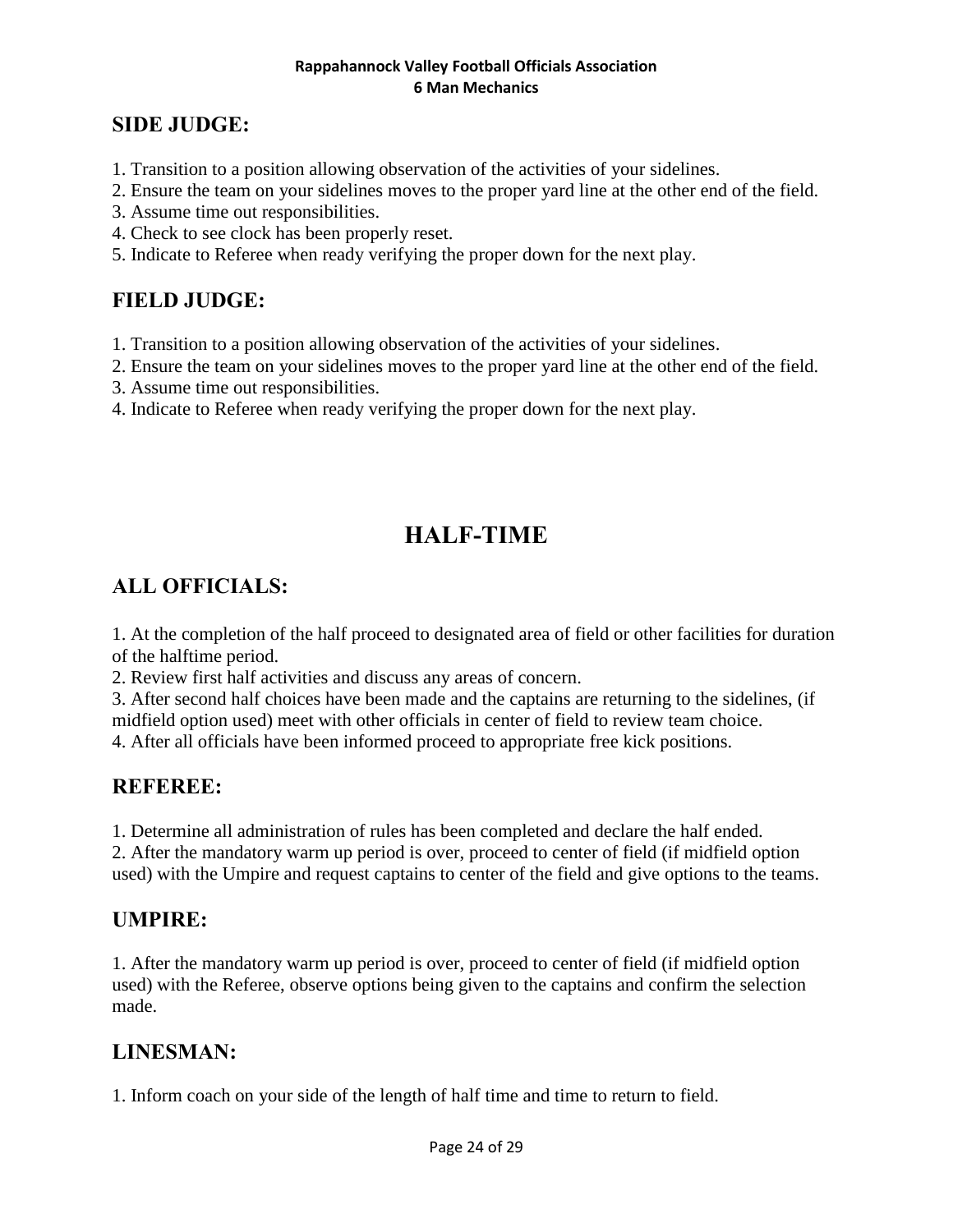2. Escort the team on your side from the field of play and upon their return at the end of the half.

3. Upon return to the field for the second half, meet with chain crew to discuss concerns or positive points.

4. After the mandatory warm up period is over, find at least one captain (if midfield option used). After receiving the appropriate signal from the Referee have the captain proceed to the center of the field.

5. Stay on sideline while team captains exercise choices for second half and observe the actions of the teams and ensure only the captains are on the field.

# **LINE JUDGE:**

1. Inform coach on your side of the length of half time and time to return to field.

2. Escort the team on your side from the field of play and upon their return at the end of the half.

3. After the mandatory warm up period is over, find at least one captain (if midfield option used). After receiving the appropriate signal from the Referee have the captain proceed to the center of the field.

4. Stay on sideline while team captains exercise choices for second half and observe the actions of the teams and ensure only the captains are on the field.

## **SIDE JUDGE:**

1. Escort the team on your side from the field of play and upon their return at the end of the half.

2. Stay on sideline while team captains exercise choices for second half and observe the actions of the teams and ensure only the captains are on the field.

3. Request and receive the ball to start the second half as appropriate.

## **FIELD JUDGE:**

1. Escort the team on your side from the field of play and upon their return at the end of the half. 2. Ensure the game clock is set to the appropriate/agreed upon time for the halftime. Once both teams have left the field signal the clock operator to start the clock.

3. Upon return to the field position yourself near the 50yd line and the nine yard marks and as appropriate signal the clock operator to begin the three minute mandatory warm up period.

4. Stay on sideline while team captains exercise choices for second half and observe the actions of the teams and ensure only the captains are on the field.

5. Request and receive the ball to start the second half as appropriate.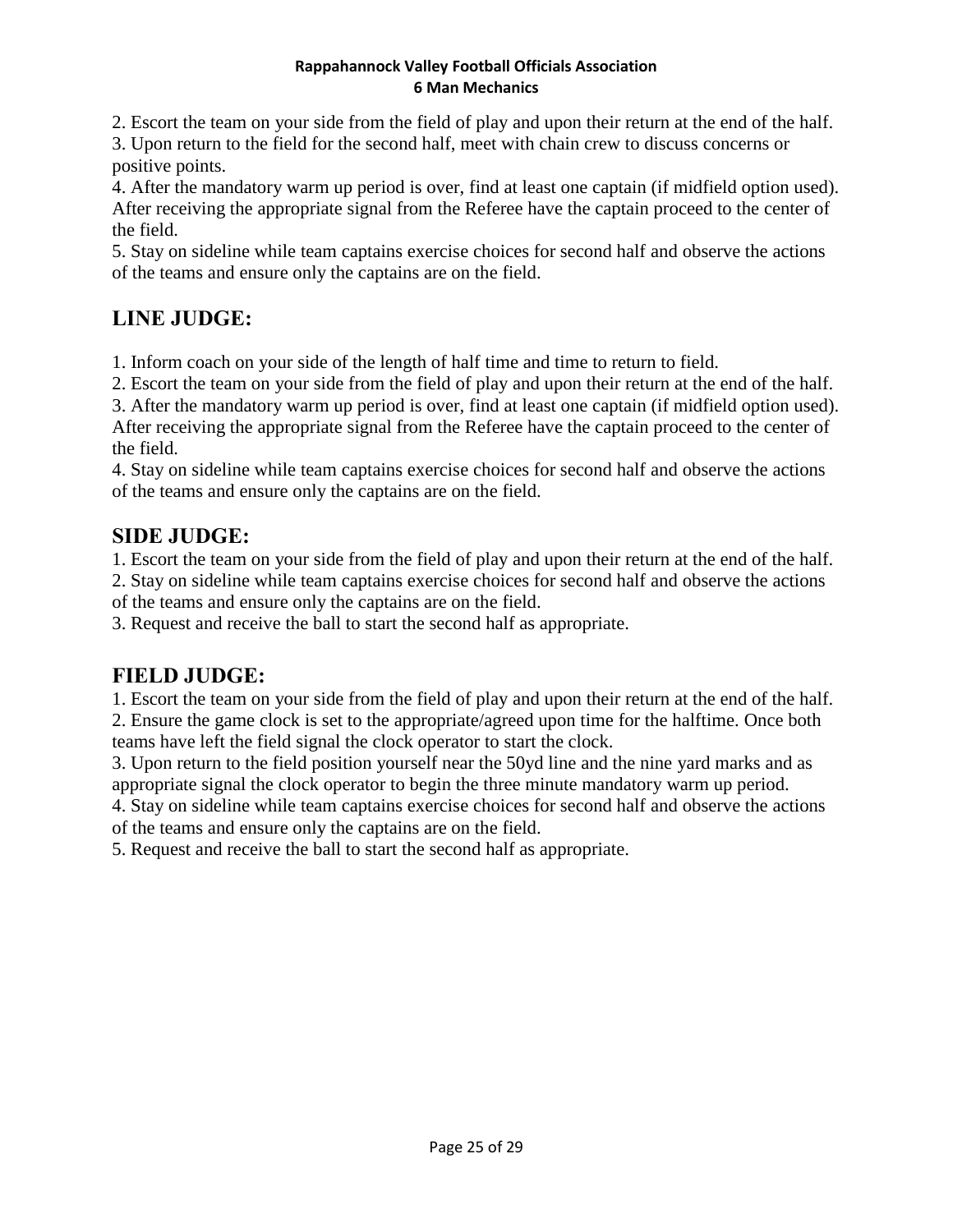# **TIME OUTS**

# **ALL OFFICIALS:**

1. Give time out signal as appropriate.

2. If time out request is made to you, note the players' number or ensure the head coach or designee has requested.

3. Record the period, time remaining, team, and number of the player calling the time out on your game card. Communicate with the other officials the time outs remaining in the half for both teams.

4. Take appropriate position and observe all actions in area of responsibility. Avoid huddling with other officials.

## **REFEREE:**

1. Signal to press box the team charged with the time out.

- 2. When notified by Umpire ask for teams to get ready for the next play.
- 3. Mark the ball ready for play.

## **UMPIRE:**

- 1. Secure spot of the ball and ensure teams return to appropriate sides at completion of time out.
- 2. Responsible for timing the length of the time out.
- 3. Stay with ball until R marks ball ready for play.

## **LINESMAN:**

- 1. Move to appropriate position to observe conference.
- 2. Observe and determine all substitutions are proper for team on your sideline.
- 3. Assist Referee in asking team on your side to get ready for the next play.

# **LINE JUDGE:**

- 1. Move to appropriate position to observe conference.
- 2. Observe and determine all substitutions are proper for team on your sideline.
- 3. Assist Referee in asking team on your side to get ready for the next play.

## **SIDE JUDGE:**

1. Move to appropriate position to observe conference.

## **FIELD JUDGE:**

1. Move to appropriate position to observe conference.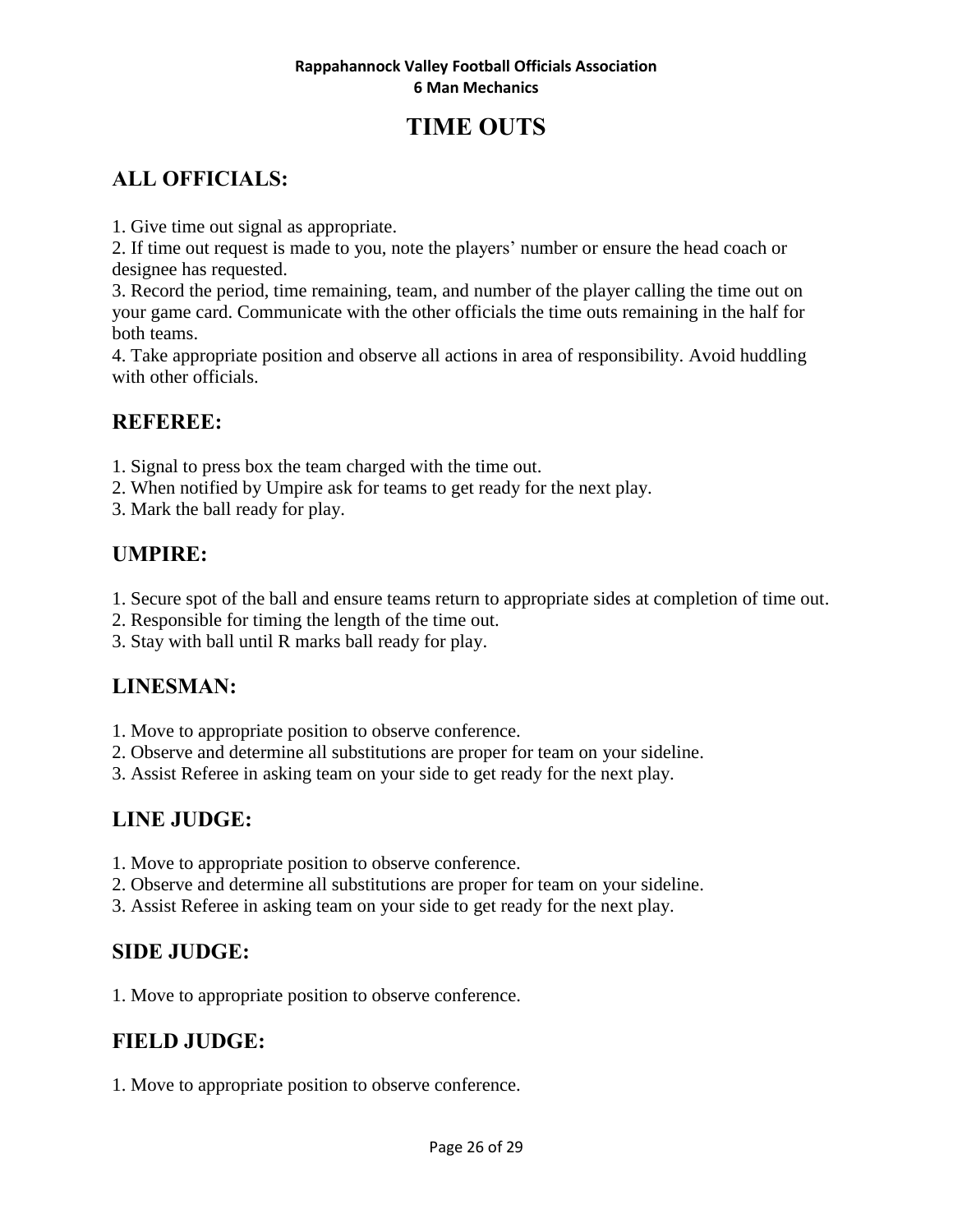# **PENALTY ENFORCEMENT**

## **ALL OFFICIALS:**

1. Give time out signal.

2. Make sure the spot of the ball and flag are covered. Ensure the spot of the ball first and the flag second.

3. If you called the penalty adjust flag if necessary, to the correct yard line. Know the status of ball, type of play, the player committing the foul. Stay close to R to ensure penalty options are given correctly.

4. If you called the penalty, provide the appropriate information to the Referee including the number of the player, team, status of the ball and what the action was causing the foul.

#### **REFEREE:**

1. Get from official(s) calling the penalty (ies): status of ball, type of play, team committing the foul, number of the player, and result of the play.

2. Give preliminary signal to press box.

3. Explain options to the appropriate captain.

4. Notify Umpire of the decision, spot of enforcement and number of yards.

5. Give signal to the press box.

6. Give the ready for play signal and start the clock as appropriate from result of the play.

## **UMPIRE:**

1. Secure ball and walk off penalty per R's instructions.

2. For 5 yard penalties by the defense when measured from back stake, mark off penalty and confirm spot with the Linesman by observing the position of the box.

3. Secure spot and cover ball until R marks ball ready for play.

# **LINESMAN:**

1. Ensure box and chains do not move.

2. Be prepared to move box and chains as appropriate.

3. For 5 yard penalties by the defense which are to be measured from the back stake, after confirmation from the Referee of acceptance instruct the box man to move the box and position at the tape to assist Umpire on spot .

4. Observe enforcement.

5. Communicate penalty information to coaches.

## **LINE JUDGE:**

1. After confirmation from Referee of acceptance assist in the enforcement by marking penalty yardage from position on sideline with the Umpire to verify proper spot.

2. Communicate penalty information to coaches.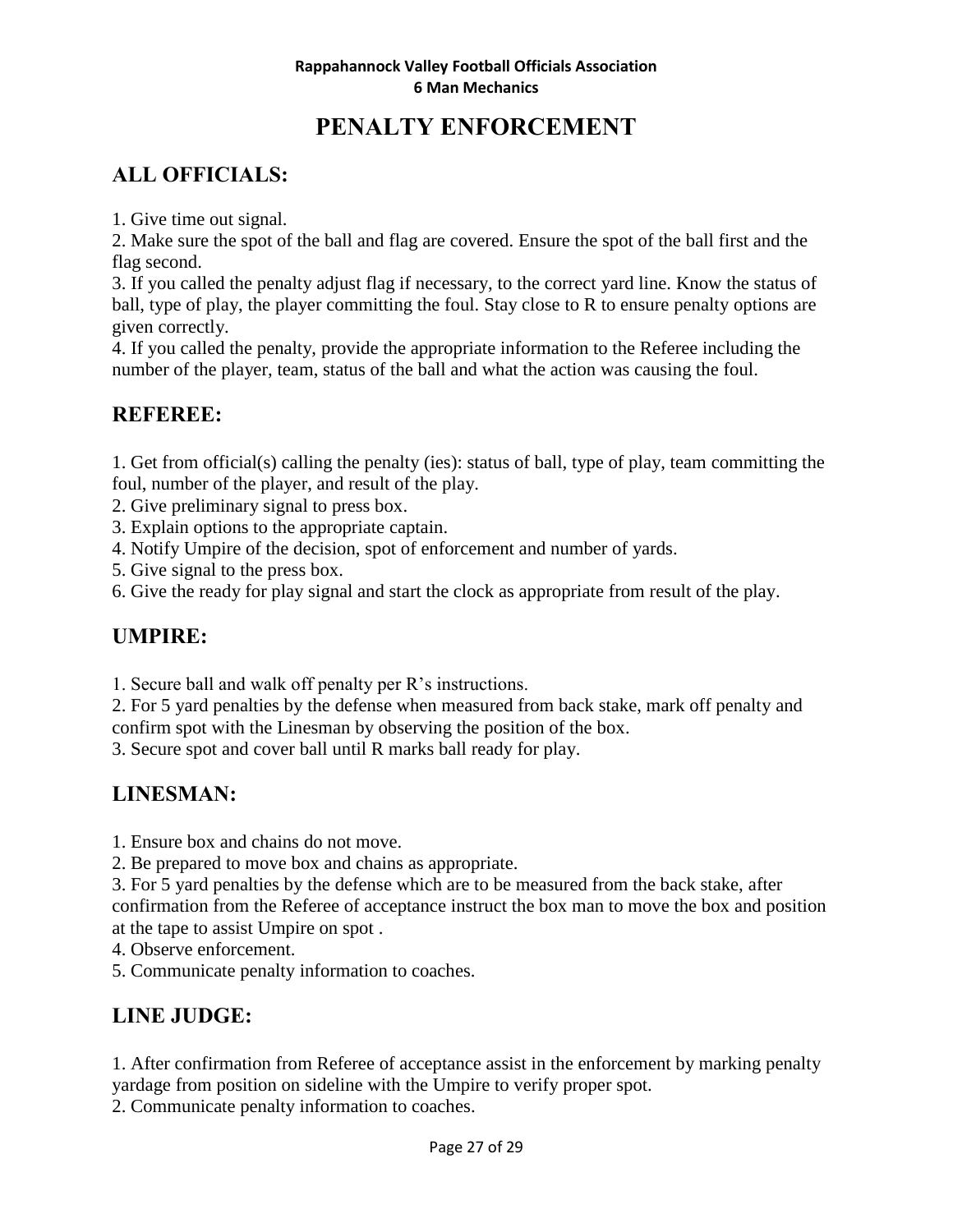3. Record the appropriate penalty information on game card, time, quarter and whether accepted or declined.

## **SIDE JUDGE:**

1. Move to appropriate position to cover your side of field or position if area not covered by reporting official.

2. Observe team actions and be alert for substitutions, team attendants on field, and player-coach conferences.

3. Observe enforcement.

## **FIELD JUDGE:**

1. Move to appropriate position to cover your side of field or position if area not covered by reporting official.

2. Observe team actions and be alert for substitutions, team attendants on field, and player-coach conferences.

3. Observe enforcement.

# **PROCEDURE FOR DISQUALIFICATION OF PLAYER/COACH AND NONPLAYER**

In the event a situation arises where a player, coach, or non-player disqualifies himself, officials are to follow the following steps:

1. Report the infraction with details as to what happened or what the actions were to cause the infraction, player number or coach's name that is disqualified to the Referee.

2. All officials should record the information on their game cards to include the number or name of coach.

3. The Referee along with the official who has disqualified the individual will accompany the Referee and disqualified player to the sideline and explain to the Head Coach the events causing this disqualification ensuring all parties understand the process and what is expected.

4. All other officials should take appropriate positions to observe the activity on the field as the process is completed.

5. Administer the penalties as appropriate.

6. After completion of the game, before leaving the game site, ensure the Referee has all pertinent information regarding the disqualification for filing of the report on the disqualification. If in the opinion of the R the situation warrants additional statements and information, these should be obtained in writing from the crew members before leaving the game site and include in the game report.

7. Referee is responsible for notifying the Commissioner either after the game or the next morning as appropriate and informs the Commissioner or designee of the situations surrounding the disqualification(s).